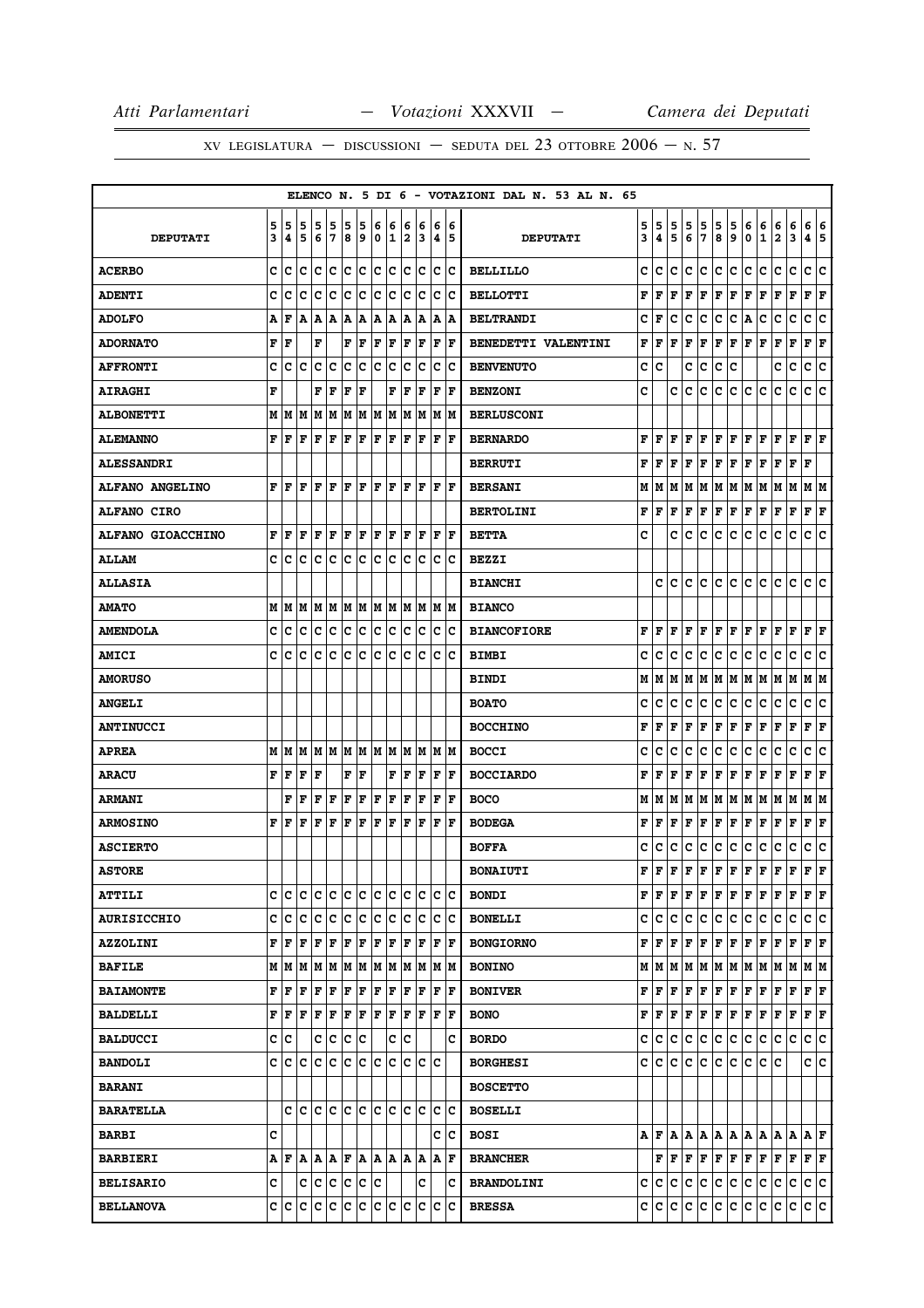|                            |   |         |                                   |     |        |     |     |                      |                           |     |       |                                         |     | ELENCO N. 5 DI 6 - VOTAZIONI DAL N. 53 AL N. 65 |   |                         |     |     |                                                                                                                                                                                                                                                                                                                                                                                    |           |        |                                           |             |                         |              |                        |    |
|----------------------------|---|---------|-----------------------------------|-----|--------|-----|-----|----------------------|---------------------------|-----|-------|-----------------------------------------|-----|-------------------------------------------------|---|-------------------------|-----|-----|------------------------------------------------------------------------------------------------------------------------------------------------------------------------------------------------------------------------------------------------------------------------------------------------------------------------------------------------------------------------------------|-----------|--------|-------------------------------------------|-------------|-------------------------|--------------|------------------------|----|
|                            | 5 | 5       | 5                                 | 5   | 5      | 5   | 5   | 6                    | 6                         | 6   | 6     | 6                                       | 6   |                                                 | 5 | 5                       | 5   | 5   | 5                                                                                                                                                                                                                                                                                                                                                                                  | 5         |        | 6                                         | 6           | 6                       | 6            | 6 6                    |    |
| <b>DEPUTATI</b>            | 3 | 4       | 5                                 | 6   | 7      | 8   | و ا | 0 I                  | 1                         | 2   | 3     | 4   5                                   |     | <b>DEPUTATI</b>                                 | 3 | 4                       | 5   | 6   | 7                                                                                                                                                                                                                                                                                                                                                                                  | 8         | 5<br>9 | 0                                         | $\mathbf 1$ | $\overline{\mathbf{2}}$ | 3            | 4 5                    |    |
| <b>BRICOLO</b>             | F | ١F      | F                                 | F   | l F    | F   | F   | ΙF                   | F                         | F   | F     | F                                       | F   | <b>CASTIELLO</b>                                |   |                         |     |     |                                                                                                                                                                                                                                                                                                                                                                                    |           |        |                                           |             |                         |              |                        |    |
| <b>BRIGANDI'</b>           |   |         |                                   |     |        |     |     |                      |                           |     |       |                                         |     | <b>CATANOSO</b>                                 |   |                         |     |     |                                                                                                                                                                                                                                                                                                                                                                                    |           |        |                                           |             |                         |              |                        |    |
| <b>BRIGUGLIO</b>           | F |         |                                   |     |        |     |     | F                    | F                         | l F | F     |                                         | ΙF  | <b>CATONE</b>                                   |   |                         |     |     |                                                                                                                                                                                                                                                                                                                                                                                    |           |        |                                           |             |                         |              |                        |    |
| <b>BRUGGER</b>             |   |         | $M$   $M$   $M$   $M$   $M$   $M$ |     |        |     |     | MM                   |                           |     |       | M  M  M  M                              |     | <b>CECCACCI RUBINO</b>                          |   | FIF                     |     |     | F F F                                                                                                                                                                                                                                                                                                                                                                              | F F       |        | F F                                       |             | F                       | F            | F F                    |    |
| <b>BRUNO</b>               | F | l F     | ΙF                                | F   | F      | F   | F   | F                    | F                         | F   | F     | F                                       | lF. | <b>CECCUZZI</b>                                 | c | lc.                     | с   | c   | c                                                                                                                                                                                                                                                                                                                                                                                  | с         | c      | с                                         | c           | c                       | c            | c                      | ١c |
| <b>BRUSCO</b>              | F | F       | l F                               | F   | F      | F   | F   | ΙF                   | F                         | ΙF  | F     | F                                       | lF. | <b>CENTO</b>                                    |   |                         |     |     | M   M   M   M                                                                                                                                                                                                                                                                                                                                                                      | M  M      |        | MM                                        |             | M                       | M            | M  M                   |    |
| <b>BUCCHINO</b>            | c | c       | c                                 | c   | c      | c   | c   | c                    | c                         | c   | c     | c                                       | Ιc  | <b>CERONI</b>                                   | F | F                       | l F |     | F                                                                                                                                                                                                                                                                                                                                                                                  | F         | F      | F                                         | F           | F                       | $\mathbf F$  | ${\bf F} \mid {\bf F}$ |    |
| <b>BUEMI</b>               | c | ١F      | c                                 | c   | c      | c   | c   | Ιc                   | c                         | c   | lc.   | c                                       | ١c  | <b>CESA</b>                                     | А | F                       | A   | A   | A                                                                                                                                                                                                                                                                                                                                                                                  | A   A     |        | A                                         | A           | A                       | Α            | A                      | ١A |
| <b>BUFFO</b>               | с | C       | c                                 | c   | c      | c   | c   | c                    | c                         | c   | c     | c                                       |     | <b>CESARIO</b>                                  | c | Ιc                      |     | c   | IC.                                                                                                                                                                                                                                                                                                                                                                                | c         | IС     | с                                         | c           | c                       | с            | c                      | ΙC |
| <b>BUGLIO</b>              | C |         | c                                 | c   | c      | c   | C   | c                    | c                         | c   | c     | c                                       | Ιc  | <b>CESARO</b>                                   | F |                         | F   |     |                                                                                                                                                                                                                                                                                                                                                                                    | F         | ΙF     |                                           | F           |                         | F            |                        | F  |
| <b>BUONFIGLIO</b>          | F |         |                                   |     |        |     |     |                      |                           |     |       |                                         |     | <b>CESINI</b>                                   | c | lc.                     | с   | lc. | c                                                                                                                                                                                                                                                                                                                                                                                  | c         | c      | lc.                                       | c.          | с                       |              | c c                    |    |
| <b>BUONTEMPO</b>           | M | lМ      | M                                 | M M |        |     | MM  |                      | M M                       |     |       | MMMM                                    |     | <b>CHIANALE</b>                                 | c | lc.                     | с   | lc. | С                                                                                                                                                                                                                                                                                                                                                                                  | с         | c      | IC.                                       | Iс          | с                       | ١c           | c c                    |    |
| <b>BURCHIELLARO</b>        | c | ١c      | Iс                                | Iс  | Iс     | Iс  | Iс  | Ιc                   | Iс                        | Ιc  | Iс    | Iс                                      | Iс  | <b>CHIAROMONTE</b>                              |   |                         |     |     |                                                                                                                                                                                                                                                                                                                                                                                    |           |        |                                           |             |                         |              |                        |    |
| <b>BURGIO</b>              | c | c       | c                                 | Iс  | c      | c   | ∣c  | c c                  |                           | lc. | Ιc    | lc.                                     | ΙC  | <b>CHICCHI</b>                                  |   | C C                     |     | c c |                                                                                                                                                                                                                                                                                                                                                                                    |           |        | c  c  c  c  c                             |             | с                       | lc.          | c c                    |    |
| <b>BURTONE</b>             | c | c       | c                                 | с   | c      | c   | c   | c                    | с                         | с   | Ιc    | c                                       | Ιc  | CHITI                                           |   | MIM                     |     | M M |                                                                                                                                                                                                                                                                                                                                                                                    | M   M   M |        | MM                                        |             | M                       | M            | M  M                   |    |
| <b>CACCIARI</b>            | c | c       | c                                 | Iс  | c      | Ιc  | c   | Ιc                   | Iс                        | lc. | Iс    | c                                       | Ιc  | <b>CIALENTE</b>                                 | c | ١c                      | c   | c   | c                                                                                                                                                                                                                                                                                                                                                                                  | с         | c      | с                                         | Iс          | c                       | с            | c                      | ١c |
| <b>CALDAROLA</b>           |   |         |                                   |     |        |     |     |                      |                           |     |       |                                         |     | <b>CICCHITTO</b>                                | F | l F                     | F   | F   | F                                                                                                                                                                                                                                                                                                                                                                                  | F         | l F    |                                           | F           |                         | F            |                        |    |
| <b>CALGARO</b>             | C | lс      | C                                 | c   | lc.    | lc. | lc. | lc.                  | lc.                       | lc. | lc    | lc.                                     | lc  | CICCIOLI                                        | F | l F                     | F   | F   | F                                                                                                                                                                                                                                                                                                                                                                                  | F         | F      | F                                         | F           | F                       | F            | $ {\bf F}  {\bf F} $   |    |
| <b>CALIGIURI</b>           | F | l F     | l F                               | F   | l F    | F   | F   | F                    | F                         | lF. | F     | l F                                     | lF. | CICU                                            | F | lF.                     |     | F F | F                                                                                                                                                                                                                                                                                                                                                                                  |           | F F F  |                                           |             |                         | F            | $ {\bf F}  {\bf F} $   |    |
| <b>CAMPA</b>               | F | F       | F                                 | F   | F      | F   | F   | F                    | F                         | F   | F     | F                                       | F   | <b>CIOCCHETTI</b>                               | A | lF.                     | A   | A   | A                                                                                                                                                                                                                                                                                                                                                                                  | Α         | A      | A                                         | A           | Α                       | А            | А                      | ١A |
| <b>CANCRINI</b>            | с | Ιc      | c                                 | Iс  | c      | c   | Iс  | lc.                  | Iс                        | lc. | Ιc    | lc.                                     | Iс  | <b>CIOFFI</b>                                   | c | IC.                     | lc. | lc. | c                                                                                                                                                                                                                                                                                                                                                                                  | c         | lc.    | c.                                        | lc.         | c                       | $\mathbf{C}$ | c c                    |    |
| <b>CANNAVO'</b>            | c | c       | c                                 | c   | c      | c   | c   | c                    | с                         | c   | Ιc    | с                                       | Ιc  | CIRIELLI                                        |   |                         |     |     |                                                                                                                                                                                                                                                                                                                                                                                    |           |        |                                           |             |                         |              |                        |    |
| <b>CAPARINI</b>            | F | ١F      | l F                               | F   | F      | F   | F   | F                    | F                         | F   | F     | F                                       | ١F  | CIRINO POMICINO                                 |   |                         |     |     | MMMMMMMMMMMMMMM                                                                                                                                                                                                                                                                                                                                                                    |           |        |                                           |             |                         |              |                        |    |
| <b>CAPEZZONE</b>           |   |         |                                   |     |        |     |     |                      |                           |     |       |                                         |     | CODURELLI                                       | c | lc.                     | c   |     | c                                                                                                                                                                                                                                                                                                                                                                                  | c         | c      | c                                         | c           | c                       | c            | c c                    |    |
| <b>CAPITANIO SANTOLINI</b> |   | AF      | F                                 |     | A      | A   | A   | A                    | ١A                        |     | A   A | A  A                                    |     | COGODI                                          | c | c                       | c   | IC. | c                                                                                                                                                                                                                                                                                                                                                                                  | c c       |        | c                                         | lc.         | c                       | c            | c c                    |    |
| <b>CAPODICASA</b>          | c | ١c      |                                   | c   | lc lc. |     | lc. |                      |                           |     |       | c c c c c                               |     | <b>COLASIO</b>                                  |   | c Ic                    |     |     | le le le le le le le le le le le                                                                                                                                                                                                                                                                                                                                                   |           |        |                                           |             |                         |              |                        |    |
| <b>CAPOTOSTI</b>           |   |         |                                   |     |        |     |     |                      | C C C C C C C C C C C C C |     |       |                                         |     | COLUCCI                                         |   |                         |     |     |                                                                                                                                                                                                                                                                                                                                                                                    |           |        |                                           |             |                         |              |                        |    |
| <b>CARBONELLA</b>          |   |         |                                   |     |        |     |     |                      |                           |     |       | e le le le le le le le le le le le le l |     | <b>COMPAGNON</b>                                |   |                         |     |     |                                                                                                                                                                                                                                                                                                                                                                                    |           |        |                                           |             |                         |              |                        |    |
| <b>CARDANO</b>             |   |         |                                   |     |        |     |     |                      |                           |     |       |                                         |     | <b>CONSOLO</b>                                  |   | $F$ $F$ $F$ $F$ $\cdot$ |     |     | F F F                                                                                                                                                                                                                                                                                                                                                                              |           |        | F F                                       |             | F                       | F            | F F                    |    |
| <b>CARDINALE</b>           |   | c  c  c |                                   | c c |        | c c |     | c c                  |                           |     | c c   | c c                                     |     | CONTE GIANFRANCO                                |   |                         |     |     | ${\bf F}\, \,{\bf F}\, \,{\bf F}\, \,{\bf F}\, \,{\bf F}\, \,{\bf F}\, \,{\bf F}\, \,{\bf F}\, \,{\bf F}\, \,{\bf F}\, \,{\bf F}\, \,{\bf F}\, \,$                                                                                                                                                                                                                                 |           |        |                                           |             |                         |              | F F                    |    |
| <b>CARFAGNA</b>            |   | FF      | l F                               | F   | F      | F   | F   | F                    | F                         | lF. | ١F    | $ {\bf F}  {\bf F} $                    |     | <b>CONTE GIORGIO</b>                            |   |                         |     |     | ${\bf F}\, \,{\bf F}\, \,{\bf F}\, \,{\bf F}\, \,{\bf F}\, \,{\bf F}\, \,{\bf F}\, \,{\bf F}\, \,{\bf F}\,$                                                                                                                                                                                                                                                                        |           |        |                                           |             | F                       | lF.          | F F                    |    |
| <b>CARLUCCI</b>            |   | FF      | F                                 | F   | F      | F   | F   | $ {\bf F}  {\bf F} $ |                           |     | F  F  | $ {\bf F}  {\bf F} $                    |     | <b>CONTENTO</b>                                 |   |                         |     |     |                                                                                                                                                                                                                                                                                                                                                                                    |           |        |                                           |             |                         |              |                        |    |
| <b>CARRA</b>               |   |         |                                   |     |        |     |     |                      |                           |     |       | e le le le le le le le le le le le le   |     | CONTI GIULIO                                    |   |                         |     |     |                                                                                                                                                                                                                                                                                                                                                                                    |           |        |                                           |             |                         |              |                        |    |
| <b>CARTA</b>               |   |         |                                   |     |        |     |     |                      |                           |     |       |                                         |     | CONTI RICCARDO                                  |   |                         |     |     |                                                                                                                                                                                                                                                                                                                                                                                    |           |        |                                           |             |                         |              |                        |    |
| <b>CARUSO</b>              |   |         | c c c c c c c c c c               |     |        |     |     |                      |                           |     | lc Ic |                                         | c   | <b>CORDONI</b>                                  |   |                         |     |     | C C C C C                                                                                                                                                                                                                                                                                                                                                                          | c c       |        | c c                                       |             |                         | c  c  c      |                        |    |
| <b>CASERO</b>              | F |         |                                   |     |        |     |     |                      | FF                        | F   | ١F    | ΙF                                      | F   | COSENTINO LIONELLO                              |   | c c c                   |     | lc. | IC.                                                                                                                                                                                                                                                                                                                                                                                | c c       |        | с                                         | lc.         | с                       | c            | c c                    |    |
| <b>CASINI</b>              |   |         | MMM                               |     |        |     |     |                      | MMMMMMM                   |     | M M   | M M                                     |     | COSENTINO NICOLA                                |   | F                       |     |     | F F                                                                                                                                                                                                                                                                                                                                                                                |           |        | F                                         |             | F                       |              | F                      |    |
| <b>CASSOLA</b>             |   | c c c   |                                   | c c |        | c c |     | c c                  |                           |     | c     | c                                       | Ιc  | <b>COSENZA</b>                                  |   |                         |     |     |                                                                                                                                                                                                                                                                                                                                                                                    |           |        | ${\bf F} \,   \, {\bf F} \,   \, {\bf F}$ |             | $ {\bf F}  {\bf F} $    |              | F  F                   |    |
| <b>CASTAGNETTI</b>         |   |         |                                   |     |        |     |     |                      |                           |     |       |                                         |     | <b>COSSIGA</b>                                  |   |                         |     |     | ${\bf F}\, \,{\bf F}\, \,{\bf F}\, \,{\bf F}\, \,{\bf F}\, \,{\bf F}\, \,{\bf F}\, \,{\bf F}\, \,{\bf F}\, \,{\bf F}\, \,{\bf F}\,$                                                                                                                                                                                                                                                |           |        |                                           |             |                         |              |                        |    |
| <b>CASTELLANI</b>          |   |         | F F F F F F                       |     |        |     | F F |                      | F F                       |     |       | F F F                                   |     | <b>COSTA</b>                                    |   |                         |     |     | ${\bf F}\, {\bf F}\, {\bf F}\, {\bf F}\, {\bf F}\, {\bf F}\, {\bf F}\, {\bf F}\, {\bf F}\, {\bf F}\, {\bf F}\, {\bf F}\, {\bf F}\, {\bf F}\, {\bf F}\, {\bf F}\, {\bf F}\, {\bf F}\, {\bf F}\, {\bf F}\, {\bf F}\, {\bf F}\, {\bf F}\, {\bf F}\, {\bf F}\, {\bf F}\, {\bf F}\, {\bf F}\, {\bf F}\, {\bf F}\, {\bf F}\, {\bf F}\, {\bf F}\, {\bf F}\, {\bf F}\, {\bf F}\, {\bf F}\$ |           |        |                                           |             |                         |              |                        |    |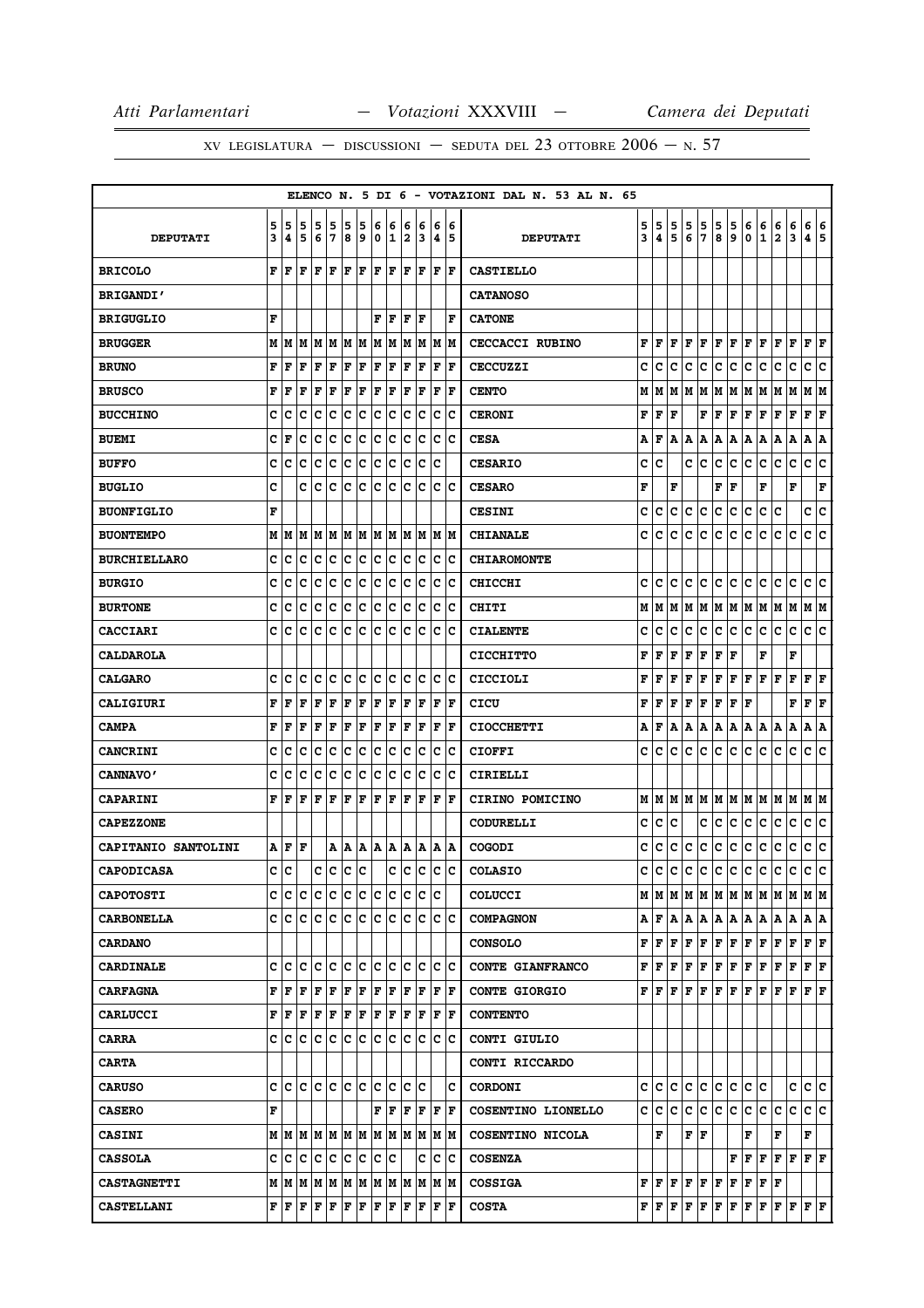|                          |        |                                           |        |                         |        |        |                   |                  |                   |        |                        |        |                                       | ELENCO N. 5 DI 6 - VOTAZIONI DAL N. 53 AL N. 65 |        |                                      |              |        |        |                   |          |        |                                                                                                         |                   |         |                        |        |
|--------------------------|--------|-------------------------------------------|--------|-------------------------|--------|--------|-------------------|------------------|-------------------|--------|------------------------|--------|---------------------------------------|-------------------------------------------------|--------|--------------------------------------|--------------|--------|--------|-------------------|----------|--------|---------------------------------------------------------------------------------------------------------|-------------------|---------|------------------------|--------|
| <b>DEPUTATI</b>          | 5<br>3 | 5<br>4                                    | 5<br>5 | 5<br>6                  | 5<br>7 | 5<br>8 | 5<br>9            | 6<br>$\mathbf 0$ | 6<br>$\mathbf{1}$ | 6<br>2 | 6<br>3                 | 6<br>4 | 6<br>5                                | <b>DEPUTATI</b>                                 | 5<br>3 | 5<br>4                               | 5<br>5       | 5<br>6 | 5<br>7 | 5<br>8            | 5<br>9   | 6<br>0 | 6<br>$\mathbf 1$                                                                                        | 6<br>2            | 6<br>3  | 6<br>4                 | 6<br>5 |
| <b>COSTANTINI</b>        | C      | c                                         | c      | с                       | ١c     | lc.    | lc.               | ١c               |                   |        | c                      |        | c                                     | DI CAGNO ABBRESCIA                              | F      | F                                    | F            | F      | F      | F                 | Г        | F      | F                                                                                                       | F                 | F       | F                      | F      |
| <b>COTA</b>              |        |                                           |        |                         |        |        |                   |                  |                   |        |                        |        |                                       | DI CENTA                                        | F      | F                                    | F            | F      | F      | F                 | F        | F      | l F                                                                                                     | F                 | ΙF      | ${\bf F}$ ${\bf F}$    |        |
| <b>CRAPOLICCHIO</b>      | c      | lc                                        | ١c     | lc.                     | lc     | lc.    | Iс                | lc.              | Iс                | lc.    | Ιc                     |        | $ {\bf c}\> {\bf c}$                  | DI GIOIA                                        |        |                                      |              |        |        |                   |          |        |                                                                                                         |                   |         |                        |        |
| <b>CRAXI</b>             |        |                                           |        |                         |        |        |                   |                  |                   |        |                        |        |                                       | DI GIROLAMO                                     | c      | с                                    | с            | c      | с      | c                 | c        | c      | c                                                                                                       | c                 | c       | c c                    |        |
| <b>CREMA</b>             | c      | ١F                                        | c      | Iс                      | lc     | Ιc     | ١c                | ١c               | Ic                | Ιc     | Ιc                     | lc.    | ΙC                                    | <b>DILIBERTO</b>                                | c      | c                                    | c            | с      | с      | c                 | с        | с      | с                                                                                                       | с                 | c       | c                      | c      |
| <b>CRIMI</b>             |        |                                           |        |                         |        |        |                   |                  |                   |        |                        |        |                                       | <b>DIOGUARDI</b>                                | c      | с                                    | с            | с      | с      | с                 | c        | с      | с                                                                                                       | с                 | c       | c c                    |        |
| <b>CRISAFULLI</b>        |        | c                                         | Ιc     | с                       | Iс     | c      | Iс                | c                | Iс                | c      | Iс                     | Iс     | ΙC                                    | <b>DIONISI</b>                                  | A      | F                                    | А            | А      | А      | Α                 | A        | Α      | А                                                                                                       | Α                 | А       | А                      | F      |
| <b>CRISCI</b>            | c      | с                                         | c      | c                       | c      | c      | c                 | c                | c                 | c      | Iс                     | c      | ∣c                                    | <b>DI PIETRO</b>                                | М      | м                                    | М            | М      | M      |                   |          |        | M  M  M  M  M  M                                                                                        |                   |         | M  M                   |        |
| <b>CROSETTO</b>          |        |                                           |        |                         |        |        |                   | F                | F                 | F      | F                      | F      | F                                     | <b>D'IPPOLITO</b>                               | F      | F                                    | F            | F      | F      | ${\bf F}$ $\bf F$ |          | F      | F                                                                                                       | ${\bf F}$ $\bf F$ |         | ${\bf F} \mid {\bf F}$ |        |
| <b>CUPERLO</b>           | c      | Iс                                        | Iс     | c                       | Iс     | A      | IС                | c                | Iс                | c      | Ιc                     | c      | ΙC                                    | DI SALVO                                        | c      | c                                    | c            | c      | c      | c                 | c        | с      | c                                                                                                       | с                 | c       | c                      | c      |
| "AGRO מ                  | А      | F                                         | ΙA     | A                       | ΙA     | ΙA.    | A                 | A                | ΙA                | ١A     | ΙA                     | ΙA.    | ١A                                    | DI VIRGILIO                                     | F      | F                                    | F            | F      | F      | F                 | F        | F      | Г                                                                                                       | Г                 | F       | ${\bf F} \mid {\bf F}$ |        |
| <b>D'ALEMA</b>           |        | M   M                                     |        | M  M  M  M  M           |        |        |                   |                  |                   |        | M  M  M  M  M  M       |        |                                       | <b>DONADI</b>                                   |        | MIM                                  | м            | м      | M      |                   | IM IM IM |        | IМ                                                                                                      | M                 | lМ      | M  M                   |        |
| <b>D'ALIA</b>            | А      | F                                         | A      | ΙA.                     | ١A     | A  A   |                   | A  A             |                   |        | A   A                  |        | A  A                                  | <b>DOZZO</b>                                    |        |                                      |              |        |        |                   |          |        |                                                                                                         |                   |         |                        |        |
| <b>D'AMBROSIO</b>        | c      | с                                         | c      | c                       | c      | c      | c                 | c                | c                 | c      | c                      | c      | Ιc                                    | <b>DRAGO</b>                                    |        |                                      |              |        |        |                   |          |        |                                                                                                         |                   |         |                        |        |
| <b>DAMIANO</b>           | М      | M                                         | M      | M                       | M      | M      | M                 | MM               |                   |        | M M                    |        | M  M                                  | <b>DUILIO</b>                                   | М      | M                                    | M            | M      |        |                   |          |        | M  M  M  M  M  M  M  M  M                                                                               |                   |         |                        |        |
| <b>D'ANTONA</b>          | c      | с                                         | c      | c                       | Ιc     | c      | c                 | c                | c                 | lc     | lc.                    | Iс     | ΙC                                    | <b>D'ULIZIA</b>                                 | c      | c                                    | c            | с      | c      | c                 | c        | c      | c                                                                                                       | c                 | c       | c                      | ∣c     |
| <b>D'ANTONI</b>          | М      | M                                         | M      | lМ                      | M      | M      | M                 | M  M             |                   | lм     | M                      |        | M  M                                  | <b>DURANTI</b>                                  | c      | c                                    | c            | c      | с      | c                 | с        | с      | с                                                                                                       | c                 | c       | с                      | c      |
| <b>DATO</b>              | c      | c                                         | Iс     | Iс                      | Ιc     | c      | c                 | c                | Iс                | c      | Iс                     | c      | ΙC                                    | <b>DUSSIN</b>                                   | F      | F                                    | F            | F      | F      | F                 | F        | F      | Г                                                                                                       | Г                 | F       | ${\bf F} \mid {\bf F}$ |        |
| <b>DE ANGELIS</b>        | c      | с                                         | c      | c                       | Iс     | Ιc     | Iс                | Iс               | Iс                | Iс     | Ιc                     | Iс     | ΙC                                    | <b>EVANGELISTI</b>                              | c      | c                                    | c            | с      | c      | c                 | с        | c      | c                                                                                                       | с                 | с       | c                      | c      |
| <b>DE BIASI</b>          | c      | с                                         | c      | c                       | Iс     | Ιc     | Iс                | Ιc               | Iс                | Iс     | Iс                     | Iс     | ΙC                                    | <b>FABBRI</b>                                   |        |                                      |              |        | F      |                   |          |        |                                                                                                         | F                 |         |                        |        |
| <b>DE BRASI</b>          | c      | c                                         | c      | c                       | c      | c      | с                 | c                | c                 | c      | c                      | c      | Ιc                                    | <b>FABRIS</b>                                   | с      | c                                    | c            | c      | c      | c                 | с        | с      | с                                                                                                       | c                 | c       | с                      | c      |
| DE CASTRO                | Μ      | M                                         | M      | M                       | M      | M      | M                 | M  M             |                   |        | M M                    |        | M  M                                  | <b>FADDA</b>                                    | c      |                                      | c            | c      | с      | с                 | c        |        | с                                                                                                       | c                 | c       | c                      | c      |
| DE CORATO                | F      | l F                                       | l F    | lF                      | F      | F      | F                 | F                | F                 | F      | F                      | F      | F                                     | <b>FALLICA</b>                                  | F      | F                                    | F            | F      | F      | F                 | F        | F      | F                                                                                                       | F                 | F       | ${\bf F} \mid {\bf F}$ |        |
| <b>DE CRISTOFARO</b>     | c      | с                                         | c      | c                       | Iс     | Ιc     | Iс                | Ιc               | Iс                | Iс     | Iс                     | Iс     | ΙC                                    | <b>FALOMI</b>                                   |        | c                                    | c            | c      | c      | c                 | с        | с      | с                                                                                                       | с                 | с       | c                      | c      |
| <b>DEIANA</b>            | c      | c                                         | c      | c                       | c      | c      | ١c                |                  |                   | c      | Iс                     | c      | Ιc                                    | <b>FARINA DANIELE</b>                           | c      | c                                    | с            | с      | c      | с                 | c        | c      | c                                                                                                       | c                 | с       | c                      | ∣c     |
| DE LAURENTIIS            | A      | l F                                       | l F    | ١A                      | ΙA     | F      | ١A                | A                | ١A                | ١A     | A                      | A      | F                                     | <b>FARINA GIANNI</b>                            | с      | c                                    | c            | с      | с      | c                 | c        | c      | c                                                                                                       | c                 | c       | c                      | c      |
| <b>DELBONO</b>           |        |                                           |        |                         |        |        |                   |                  |                   |        |                        |        | e le le le le le le le le le le le le | <b>FARINONE</b>                                 | c      | c                                    | с            | с      | c      | c                 |          |        | c  c                                                                                                    | c                 | С       | c c                    |        |
| DEL BUE                  |        |                                           |        |                         |        |        |                   |                  |                   |        |                        |        |                                       | <b>FASCIANI</b>                                 | c      | C                                    | c            | c      | c.     | c c               |          | c c    |                                                                                                         | c                 | с       | c c                    |        |
| <b>DELFINO</b>           |        | AFA                                       |        |                         |        |        |                   |                  |                   |        | A  A  A  A  A  A  A  A |        | A  A                                  | <b>FASOLINO</b>                                 |        |                                      |              |        |        |                   |          |        | ${\bf F}[{\bf F}[{\bf F}] {\bf F}[{\bf F}] {\bf F}[{\bf F}] {\bf F}[{\bf F}] {\bf F}[{\bf F}] {\bf F}]$ |                   |         |                        |        |
| <b>D'ELIA</b>            |        | CF                                        |        | C C C C C A C           |        |        |                   |                  |                   |        | c c c c                |        |                                       | <b>FASSINO</b>                                  |        |                                      |              |        |        |                   |          |        |                                                                                                         |                   |         |                        |        |
| <b>DELLA VEDOVA</b>      |        |                                           |        | $F$ $F$ $F$ $F$ $F$ $F$ |        |        |                   |                  |                   |        | F   F   F   F   F      |        |                                       | <b>FAVA</b>                                     |        |                                      |              |        |        |                   |          |        |                                                                                                         |                   |         |                        |        |
| <b>DELL'ELCE</b>         |        | ${\bf F} \,   \, {\bf F} \,   \, {\bf F}$ |        |                         |        |        | ${\bf F}$ $\bf F$ |                  |                   |        |                        |        | F F                                   | <b>FEDELE</b>                                   |        | ${\bf F}$ $\bf{F}$ $\bf{F}$ $\bf{F}$ |              |        |        |                   |          |        | ${\bf F}$ $\bf F$ $\bf F$ $\bf F$ $\bf F$ $\bf F$ $\bf F$                                               |                   |         |                        |        |
| <b>DEL MESE</b>          |        | c c c                                     |        |                         |        |        |                   | c c c c c c c c  |                   |        |                        |        | c c                                   | FEDI                                            | c      | c                                    | c            | c      | c      | c                 | lc.      | c      | c                                                                                                       | c                 | c       | c c                    |        |
| <b>D'ELPIDIO</b>         |        | C C C C C C C                             |        |                         |        |        |                   |                  |                   |        | c c c c c              |        |                                       | FERRARA                                         | c      | с                                    | с            | с      | c      |                   | c c      | c c    |                                                                                                         | c                 | c.      | c c                    |        |
| <b>DE LUCA FRANCESCO</b> |        |                                           |        |                         |        |        |                   |                  |                   |        |                        |        |                                       | <b>FERRARI</b>                                  | c      | c                                    | c            | c      | c      |                   | c c      | c c    |                                                                                                         | c                 | c       | c c                    |        |
| DE LUCA VINCENZO         |        |                                           |        |                         |        |        |                   |                  |                   |        |                        |        |                                       | <b>FERRIGNO</b>                                 |        | ${\tt F}\, {\tt F}\, $               | $\mathbf{F}$ |        |        |                   |          |        | F   F   F   F   F   F   F   F   F                                                                       |                   |         |                        |        |
| <b>DE MITA</b>           |        |                                           |        |                         |        |        |                   |                  |                   |        |                        |        |                                       | <b>FIANO</b>                                    | c      | с                                    | с            |        | C C    | c c               |          |        | c c c c                                                                                                 |                   |         | c c                    |        |
| <b>DE PICCOLI</b>        |        |                                           |        |                         |        |        |                   |                  |                   |        |                        |        |                                       | FILIPPESCHI                                     |        | c                                    | c            | c      | ١c     |                   | c Ic     |        |                                                                                                         |                   | c ic ic |                        |        |
| <b>DE SIMONE</b>         |        | c c c c c c                               |        |                         |        |        |                   |                  |                   |        | c  c  c  c  c  c       |        |                                       | <b>FILIPPI</b>                                  |        |                                      |              |        |        |                   |          |        |                                                                                                         |                   |         |                        |        |
| <b>DE ZULUETA</b>        |        |                                           |        |                         |        |        |                   |                  |                   |        |                        |        |                                       | FILIPPONIO TATARELLA                            |        |                                      |              |        |        |                   |          |        |                                                                                                         |                   |         |                        |        |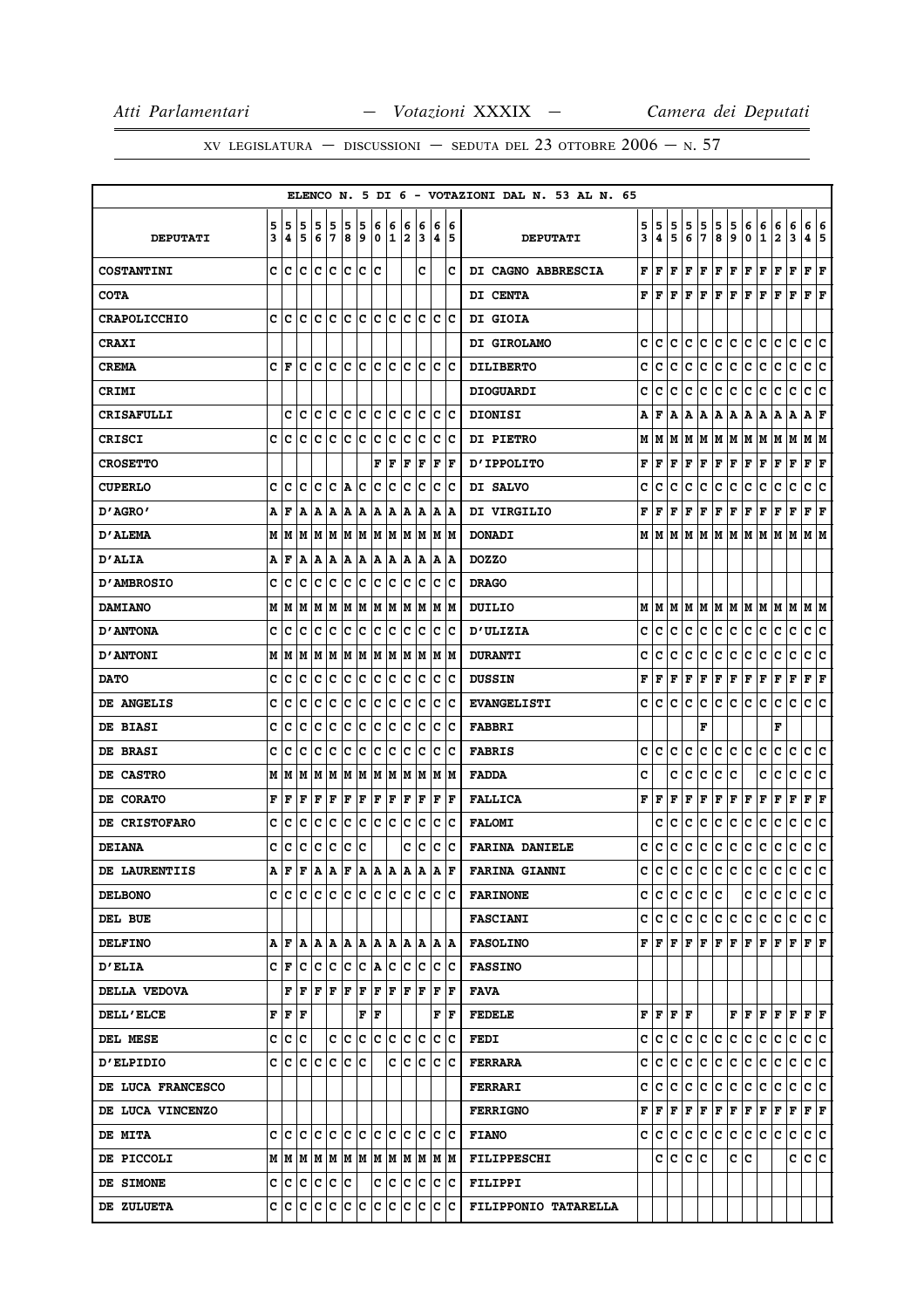|                             |        |               |        |        |        |        |        |        |                 |        |        |        |         | ELENCO N. 5 DI 6 - VOTAZIONI DAL N. 53 AL N. 65 |        |                                      |        |        |                                                                                                                                        |                             |        |        |                   |                   |             |                      |        |
|-----------------------------|--------|---------------|--------|--------|--------|--------|--------|--------|-----------------|--------|--------|--------|---------|-------------------------------------------------|--------|--------------------------------------|--------|--------|----------------------------------------------------------------------------------------------------------------------------------------|-----------------------------|--------|--------|-------------------|-------------------|-------------|----------------------|--------|
| <b>DEPUTATI</b>             | 5<br>3 | 5<br>4        | 5<br>5 | 5<br>6 | 5<br>7 | 5<br>8 | 5<br>و | 6<br>0 | 6<br>11         | 6<br>2 | 6<br>3 | 6<br>4 | 6<br>15 | <b>DEPUTATI</b>                                 | 5<br>3 | 5<br>4                               | 5<br>5 | 5<br>6 | 5<br>7                                                                                                                                 | 5<br>8                      | 5<br>9 | 6<br>0 | 6<br>$\mathbf{1}$ | 6<br>$\mathbf{2}$ | 6<br>3      | 6<br>4               | 6<br>5 |
| <b>FINCATO</b>              |        |               | c Ic   | lc     | lc     | lc.    | lc     | lc.    | lc              | lc.    | lc     | Ιc     |         | <b>GAROFANI</b>                                 | c      | c                                    | c      | c      | c                                                                                                                                      | c                           | lc.    | lc.    | c                 | c                 | c           | c                    | ١c     |
| <b>FINI GIANFRANCO</b>      |        |               |        |        |        |        |        |        |                 |        |        |        |         | <b>GASPARRI</b>                                 | F      | l F                                  | F      | l F    | F                                                                                                                                      | F                           | F      | F      | l F               | F                 | F           | F                    | lF     |
| <b>FINI GIUSEPPE</b>        | F      | F             | F      | F      | l F    | F      | ΙF     | ΙF     | F               | ΙF     | F      | F      | lF.     | <b>GELMINI</b>                                  | F      | l F                                  | F      | l F    | F                                                                                                                                      | F                           | F      | F      | l F               | F                 | F           | F                    | ΙF     |
| <b>FIORIO</b>               | c      | c             | c      | c      |        | c      | ∣c     | c      | c               | c      | lc.    | c      | Ιc      | <b>GENTILI</b>                                  | c      | c                                    | с      | c      | с                                                                                                                                      | c                           | c      | с      | с                 | с                 | c           | c                    | c      |
| <b>FIORONI</b>              | M      | М             | M      | М      | M      | M      | M      | M      | M               | lм     | M      | M      | M       | GENTILONI SILVERI                               | М      | м                                    | М      | M      | M                                                                                                                                      | MM                          |        | М      | M                 | M                 | М           | М                    | lМ     |
| <b>FISTAROL</b>             | C      | c             | C      | c      | C      | c      | c      | c      | lc              | c      | Ιc     | c      | Ιc      | <b>GERMANA'</b>                                 | F      | l F                                  | l F    | l F    | F                                                                                                                                      | F                           | F      | F      | F                 | F                 | $\mathbf F$ | F                    | F      |
| <b>FITTO</b>                | F      | F             | F      | F      | F      | F      | F      | l F    | F               | ΙF     | ΙF     | F      | l F     | <b>GERMONTANI</b>                               | F      | F                                    | F      | F      | F                                                                                                                                      | F                           | F      | F      | F                 | F                 | F           | F                    | F      |
| <b>FLORESTA</b>             | F      | F             | F      | F      | F      | F      | F      | l F    | F               | l F    | F      | F      | l F     | <b>GHIZZONI</b>                                 | c      | c                                    | c      | c      | c                                                                                                                                      | c                           | Ιc     | с      | c                 | c                 | c           | c                    | c      |
| <b>FLUVI</b>                | c      | c             | c      | c      | c      | Ιc     | c      | c      | Iс              | c      | Iс     | c      | Ιc      | <b>GIACHETTI</b>                                | c      | lc.                                  | с      | lc.    | lC.                                                                                                                                    | c                           | lc.    | c      | c                 | с                 | c           | c                    | c      |
| <b>FOGLIARDI</b>            | c      | c             | c      | c      | c      | c      | c      | c      | c               | c      | c      | с      | Ιc      | <b>GIACOMELLI</b>                               |        |                                      |        |        |                                                                                                                                        |                             |        |        |                   |                   |             |                      |        |
| <b>FOLENA</b>               | c      | c             | c      | c      | c      | c      | c      | c      | с               | c      | Ιc     | c      | lc      | <b>GIACOMONI</b>                                |        | F F                                  |        |        | F F F F F                                                                                                                              |                             |        | F F    |                   | F                 | F           | F   F                |        |
| <b>FONTANA CINZIA MARIA</b> | c      | c             | c      | c      | C      | c      | c      | C      | c               | C      | c      | c      | Ιc      | <b>GIBELLI</b>                                  | F      | ١F                                   | F      | l F    | F                                                                                                                                      | F F                         |        | F      | l F               | F                 | l F         | ${\bf F}$ $\bf F$    |        |
| <b>FONTANA GREGORIO</b>     | F      | F             | l F    | F      | l F    | ΙF     | F      | l F    | (F              | l F    | F      | F      | F       | <b>GIORDANO</b>                                 |        |                                      |        |        |                                                                                                                                        |                             |        |        |                   |                   |             |                      |        |
| <b>FORGIONE</b>             | c      | c             | c      | c      | c      | Ιc     | c      | Ιc     | с               | lc     | ١c     | c      | ١c      | GIORGETTI ALBERTO                               |        |                                      |        |        | $F$ $F$ $F$ $F$ $F$                                                                                                                    | F F                         |        | F F    |                   | F                 | l F         | $\bf{F}$ $\bf{F}$    |        |
| <b>FORLANI</b>              | Α      | F             | F      | A      | А      | A      | А      | A      | Α               | Α      | A      | Α      | A       | GIORGETTI GIANCARLO                             |        |                                      |        |        |                                                                                                                                        |                             |        |        |                   |                   |             |                      |        |
| <b>FORMISANO</b>            | А      | l F           | l F    |        |        | A   A  | Α      | A      | A               | A      | A      | Α      | ١A      | <b>GIOVANARDI</b>                               |        |                                      |        |        |                                                                                                                                        |                             |        |        |                   |                   |             |                      |        |
| <b>FOTI</b>                 | F      | F             | F      | F      | F      | F      | F      | F      | F               | ΙF     | F      | F      | F       | <b>GIOVANELLI</b>                               | c      | c                                    | c      | с      | с                                                                                                                                      | c                           | c      | с      | c                 | с                 | c           | с                    | c      |
| <b>FRANCESCATO</b>          | C      |               |        | c      | c      | c      | c      | c      | Ιc              | c      | Iс     | c      | lc      | <b>GIRO</b>                                     | F      | l F                                  | F      | F      | F                                                                                                                                      | F                           | F      | F      | F                 | F                 | $\mathbf F$ | F                    | ΙF     |
| <b>FRANCESCHINI</b>         | C      | c             | c      | c      | C      | C      | c      | C      | c               | c      | c      |        | c       | <b>GIUDICE</b>                                  | F      |                                      |        |        | F                                                                                                                                      | F                           | F      | F      | F                 | F                 | $\mathbf F$ | F                    | F      |
| <b>FRANCI</b>               | c      | c             | c      | c      | c      | c      | c      | c      | с               | c      | lc     | c      | lc      | <b>GIUDITTA</b>                                 | c      | c                                    | c      | с      | c                                                                                                                                      | с                           | c      | c      | c                 | c                 | c           | c                    | c      |
| <b>FRANZOSO</b>             | F      | F             | F      | F      | F      | F      | F      | ΙF     | F               | l F    | F      | l F    | lF.     | <b>GIULIETTI</b>                                | c      | c                                    | c      | c      | c                                                                                                                                      | c                           | c      | c      | c                 | с                 | c           | c                    | c      |
| <b>FRASSINETTI</b>          | F      | F             | F      | F      | F      | F      | F      | F      | F               | F      | F      | F      | l F     | GOISIS                                          | F      | F                                    | F      | F      | F                                                                                                                                      | F                           | F      | F      | F                 | F                 | F           | F                    | F      |
| <b>FRATTA PASINI</b>        | F      | F             | l F    | F      | F      | F      | F      | F      | F               | lF.    | F      | F      | lF.     | GOZI                                            | c      | c                                    | c      | c      | с                                                                                                                                      | с                           | c      | с      | c                 | c                 | c           | c                    | lc.    |
| <b>FRIAS</b>                | c      | c             | c      | c      | c      | c      |        | c      | с               | с      | c      | c      | Ιc      | <b>GRASSI</b>                                   | c      | c                                    | c      | c      | c                                                                                                                                      | c                           | lc.    | c      | c                 |                   |             |                      | c      |
| <b>FRIGATO</b>              |        |               |        |        |        |        |        |        |                 |        |        |        |         | <b>GRECO</b>                                    | Α      |                                      |        | A   A  | ΙA.                                                                                                                                    | ΙA                          |        | A   A  |                   | A                 | A           | A                    | ١A     |
| <b>FRONER</b>               | C      | $\mathbf{c}$  | lc.    |        | c      |        |        |        | c c c c c c c c |        |        |        |         | GRILLINI                                        |        | c lc                                 |        |        | c c c c c c c c c c c                                                                                                                  |                             |        |        |                   |                   |             | lc lc                |        |
| <b>FUGATTI</b>              |        |               |        |        |        |        |        |        |                 |        |        |        |         | <b>GRIMALDI</b>                                 |        |                                      |        |        |                                                                                                                                        |                             |        |        |                   |                   |             |                      |        |
| <b>FUMAGALLI</b>            |        | c le le le le |        |        |        | c c    |        | c c    |                 |        | c c    | c c    |         | <b>GRIMOLDI</b>                                 |        |                                      |        |        | ${\bf F}\, \,{\bf F}\, \,{\bf F}\, \,{\bf F}\, \,{\bf F}\, \,{\bf F}\, \,{\bf F}\, \,{\bf F}\, \,{\bf F}\, \,{\bf F}\, \,{\bf F}\, \,$ |                             |        |        |                   |                   |             | F F                  |        |
| <b>FUNDARO'</b>             |        |               |        |        |        |        |        |        |                 |        |        |        |         | <b>GUADAGNO</b>                                 |        |                                      |        |        |                                                                                                                                        |                             |        |        |                   |                   |             |                      |        |
| <b>GALANTE</b>              |        |               |        |        |        |        |        |        |                 |        |        |        |         | <b>HOLZMANN</b>                                 |        |                                      |        |        | ${\bf F}$ $\bf F$ $\bf F$ $\bf F$ $\bf F$ $\bf F$ $\bf F$ $\bf F$ $\bf F$ $\bf F$                                                      |                             |        |        |                   |                   |             |                      | F      |
| <b>GALATI</b>               |        | AF            | F      | A F    |        | F      | ١A     | A F    |                 | ١A     | l F    | lA.    | ١F      | <b>IACOMINO</b>                                 |        | c  c                                 | с      | c      | c                                                                                                                                      | c                           | c      | c      | c                 | c                 | c           | c                    | ١c     |
| <b>GALEAZZI</b>             |        | c Ic          | lc     | Iс     | c      | c      | c      | c      | Iс              | c      | Iс     | c      | Ιc      | <b>IANNARILLI</b>                               |        | ${\bf F}$ $\bf{F}$ $\bf{F}$ $\bf{F}$ |        |        | F                                                                                                                                      | F F                         |        | F      | F                 | F                 | F           | ${\bf F}$ ${\bf F}$  |        |
| <b>GALLETTI</b>             |        |               |        |        |        |        |        |        |                 |        |        |        |         | <b>IANNUZZI</b>                                 |        | c c                                  | lc.    | lc.    | c                                                                                                                                      | ∣c∙                         | lc.    | lc.    | c                 | c                 | c           | c c                  |        |
| <b>GALLI</b>                | F      | l F           | F      | F      | F      | F      | F      | F      | lF.             | lF.    | lF.    |        | F  F    | <b>INCOSTANTE</b>                               |        | C C                                  | lC.    | с      | C.                                                                                                                                     | c                           | C      | с      | Iс                | c                 | с           | c c                  |        |
| <b>GAMBA</b>                |        | FF            | F      | F      | F      | F      | F      | F      | F               | F      | ١F     |        | F  F    | <b>INTRIERI</b>                                 |        | c c c c                              |        |        | c                                                                                                                                      | c                           | c      | c      | c                 | c                 | c           | c c                  |        |
| <b>GAMBESCIA</b>            |        | c  c          | с      | c      | c      | Ιc     | c      | Ιc     | c               | с      | Iс     | c      | ١c      | <b>JANNONE</b>                                  | F      |                                      |        |        |                                                                                                                                        | ${\bf F}$ $\bf  F $ $\bf F$ |        | F F    |                   | F                 | F           | $ {\bf F}  {\bf F} $ |        |
| <b>GARAGNANI</b>            | F      | F             | F      | F      | F      | F      | F      | F      | F               | F      | F      | F      | F       | <b>KHALIL</b>                                   |        | c c c c                              |        |        | IC.                                                                                                                                    | c.                          | c      | c      | c                 | с                 | с           | c c                  |        |
| <b>GARAVAGLIA</b>           | F      | F             | F      | F      | F      | F      | F      | F      | F               | F      | F      | F      | F       | <b>LA FORGIA</b>                                | c      | IC.                                  | c      | c      | c                                                                                                                                      | с                           | c      | с      | c                 | с                 | с           | c c                  |        |
| <b>GARDINI</b>              | F      | ΙF            | F      | F      | F      | F      | F      | F      | lF              | lF.    | lF     | F      | ١F      | LAGANA' FORTUGNO                                |        | c c c                                |        | c      | c                                                                                                                                      | c                           | c      | c      | c                 | с                 | c           | c c                  |        |
| GARNERO SANTANCHE'          | F      |               | F      | F      | F      | F      | F  F   |        |                 |        |        |        |         | <b>LAINATI</b>                                  |        |                                      |        |        | ${\bf F}$ $\bf F$ $\bf F$ $\bf F$ $\bf F$                                                                                              | F F                         |        | F F    |                   | F                 | F           | F F                  |        |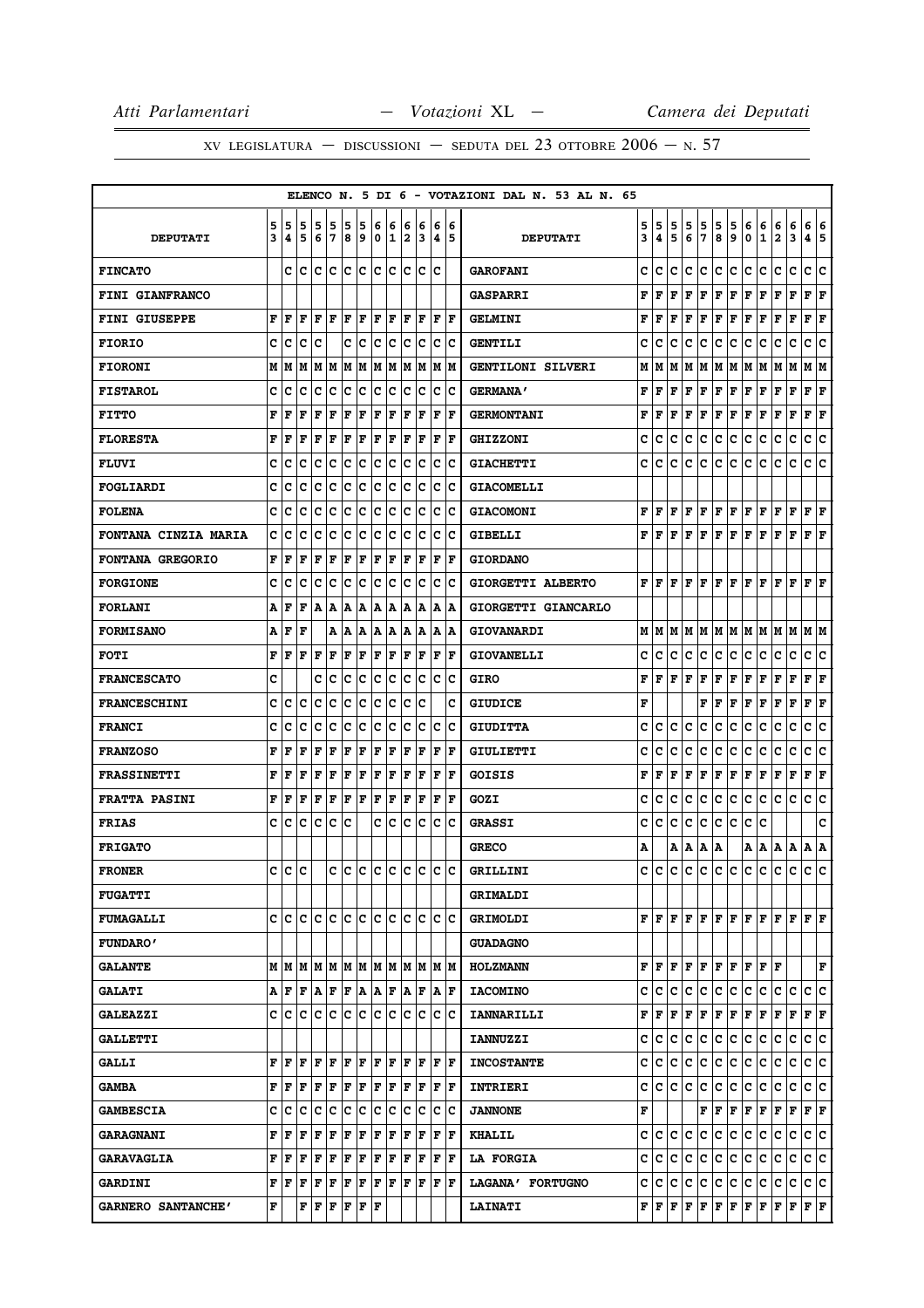|                    |        |        |                                                                            |                                                                 |                |                       |                                     |                      |                              |        |         |     |            | ELENCO N. 5 DI 6 - VOTAZIONI DAL N. 53 AL N. 65 |        |                                                        |        |              |        |        |                                |        |                               |                              |                                                                            |                        |    |
|--------------------|--------|--------|----------------------------------------------------------------------------|-----------------------------------------------------------------|----------------|-----------------------|-------------------------------------|----------------------|------------------------------|--------|---------|-----|------------|-------------------------------------------------|--------|--------------------------------------------------------|--------|--------------|--------|--------|--------------------------------|--------|-------------------------------|------------------------------|----------------------------------------------------------------------------|------------------------|----|
| <b>DEPUTATI</b>    | 5<br>3 | 5<br>4 | 5<br>5                                                                     | 5<br>6                                                          | 5<br>7         | 5<br>8                | 5<br>9                              | 6<br>0               | 6<br>11                      | 6<br>2 | 6<br>13 | 6   | 16<br> 4 5 | <b>DEPUTATI</b>                                 | 5<br>3 | 5<br>4                                                 | 5<br>5 | 5<br>6       | 5<br>7 | 5<br>8 | $\frac{5}{9}$                  | 6<br>0 | 6<br>$\mathbf{1}$             | 6<br>$\overline{\mathbf{2}}$ | 6<br>3                                                                     | 6<br>4 5               | 6  |
| <b>LA LOGGIA</b>   | F      | ١F     | F                                                                          | lF.                                                             | lF.            |                       | $\bf{F}$ $\bf{F}$ $\bf{F}$ $\bf{F}$ |                      |                              |        | F F F F |     |            | <b>MANCUSO</b>                                  | F      | F                                                      | F      |              |        | F      | F                              | F      | F                             |                              | $\bf{F} \left  \bf{F} \right. \left  \bf{F} \right. \left  \bf{F} \right.$ |                        |    |
| LA MALFA           | F      |        |                                                                            |                                                                 |                |                       |                                     |                      |                              |        |         |     |            | <b>MANTINI</b>                                  |        | c                                                      | c      | с            |        |        | c                              | c      | с                             | c                            |                                                                            |                        | c  |
| <b>LAMORTE</b>     | F      | F      | F                                                                          | F                                                               | F              | F                     | ΙF                                  | l F                  | ١F                           | ΙF     | ١F      | F   | ١F         | <b>MANTOVANI</b>                                | c      | c                                                      | c      | c            |        | с      | c                              |        | Α                             | с                            | c                                                                          | c                      |    |
| <b>LANDOLFI</b>    |        | M   M  |                                                                            | M  M  M  M  M  M  M  M  M  M  M                                 |                |                       |                                     |                      |                              |        |         |     |            | <b>MARAN</b>                                    | C      | c                                                      | с      | c            | с      | с      | с                              | с      | с                             | с                            | c                                                                          | c c                    |    |
| <b>LANZILLOTTA</b> |        | MИ     |                                                                            | $M$   $M$   $M$   $M$   $M$   $M$   $M$   $M$   $M$   $M$   $M$ |                |                       |                                     |                      |                              |        |         |     |            | <b>MARANTELLI</b>                               | c      | c                                                      | c      | c            | c      | с      | c                              | с      | с                             | с                            | c                                                                          | c                      | c  |
| <b>LARATTA</b>     | c      | c      | с                                                                          | iC.                                                             | $\overline{c}$ | lc.                   | $ {\bf c} $                         | c c                  |                              |        | c c     |     | c c        | <b>MARCAZZAN</b>                                | А      | F                                                      | А      | Α            | А      | Α      | Α                              | Α      | Α                             | Α                            | Α                                                                          | A                      | A  |
| <b>LA RUSSA</b>    |        |        |                                                                            |                                                                 |                |                       |                                     |                      |                              |        |         |     |            | <b>MARCENARO</b>                                | c      | C                                                      | c      | c            | с      | c      | c                              | c      | c                             | c                            | c                                                                          | c                      | ∣c |
| <b>LATTERI</b>     | c      | c      | c                                                                          | c                                                               | lc.            | $ {\bf c}\> {\bf c} $ |                                     | c c                  |                              |        | c c     |     | c c        | <b>MARCHI</b>                                   | c      | C                                                      | c      | c            | с      | c      | c                              | c      | c                             | c                            | $\mathbf{C}$                                                               | c                      | c  |
| <b>LAURINI</b>     | F      | F      | F                                                                          | F                                                               | F              | F                     | F                                   | F                    | F                            | F      | F       | F   | ١F         | <b>MARGIOTTA</b>                                | c      | c                                                      | с      | с            | с      | с      | c                              | с      | с                             | с                            | с                                                                          | с                      | Iс |
| <b>LAZZARI</b>     | F      | F      | F                                                                          | F                                                               | F              | F                     | F                                   | F                    | F                            | F      | F       | F   | ١F         | <b>MARIANI</b>                                  | c      | c                                                      | c      | c            | c      |        | с                              | c      | c                             | c                            | c                                                                          | c                      | c  |
| LEDDI MAIOLA       | c      | с      | с                                                                          | c                                                               | c              | c c                   |                                     |                      |                              |        | c c c   |     | c c        | <b>MARINELLO</b>                                | F      | F                                                      | F      | F            | F      | F      | F                              | F      | F                             | F                            | F                                                                          | ${\bf F}$ ${\bf F}$    |    |
| <b>LENNA</b>       | F      | F      | F                                                                          | F                                                               | F              |                       | F                                   | F                    | F                            |        | F       | F   | F          | <b>MARINO</b>                                   |        |                                                        |        |              |        |        |                                |        |                               |                              |                                                                            |                        |    |
| LENZI              |        | c      | c                                                                          | c                                                               | c              | c                     | ∣c                                  | c                    | c                            | c      | Ιc      | c   | ΙC         | <b>MARONE</b>                                   | c      | c                                                      | с      | c            | с      | с      | с                              | c      | с                             | с                            | с                                                                          | с                      | c  |
| LEO                | F      | F      | F                                                                          | F                                                               | $\mathbf F$    | F                     | F                                   | F                    | F                            | F      | lF      | F   | ١F         | <b>MARONI</b>                                   | M      | М                                                      | М      | М            | М      | М      | M                              | М      | M                             | M                            | M                                                                          | MM                     |    |
| <b>LEONE</b>       | F      | F      | F                                                                          | F                                                               | F              | F                     | F                                   | F                    | ŀF                           | F      | F       | F   | ΙF         | <b>MARRAS</b>                                   | F      | F                                                      | F      | F            | F      | F      | F                              | F      | F                             | F                            | F                                                                          | ${\bf F} \mid {\bf F}$ |    |
| <b>LEONI</b>       | т      | c      | c                                                                          | с                                                               | c              | c                     | c                                   | IC.                  | Iс                           | Ιc     | Ιc      | ΙC  | ΙC         | <b>MARTELLA</b>                                 |        |                                                        |        |              |        |        |                                |        |                               |                              |                                                                            |                        |    |
| <b>LETTA</b>       | М      | M      | м                                                                          | M                                                               |                |                       |                                     |                      | M  M  M  M  M  M  M  M  M    |        |         |     |            | MARTINELLI                                      | F      | F                                                      |        | F            |        | F      |                                | F      | F                             | F                            |                                                                            |                        |    |
| LEVI               |        | M   M  |                                                                            | M  M  M  M  M  M  M  M  M  M  M                                 |                |                       |                                     |                      |                              |        |         |     |            | <b>MARTINELLO</b>                               | А      | F                                                      | A      | А            | Α      |        | A   A                          | Α      | А                             | A                            | A   A   A                                                                  |                        |    |
| <b>LICANDRO</b>    | c      | c      | c                                                                          | с                                                               | c              | c                     | c                                   | c                    | ∣c                           | ∣c     | c       | Iс  | Ιc         | <b>MARTINO</b>                                  |        |                                                        |        |              |        |        |                                |        |                               |                              |                                                                            |                        |    |
| LICASTRO SCARDINO  | F      | F      | F                                                                          | F                                                               | F              | F                     | F                                   | $ {\bf F}  {\bf F} $ |                              | F      | ΙF      |     | F  F       | <b>MARTUSCIELLO</b>                             |        |                                                        |        |              |        |        |                                |        |                               |                              |                                                                            |                        |    |
| <b>LI CAUSI</b>    | c      |        | c                                                                          | c                                                               | c              | Ιc                    | c                                   | c c                  |                              | lc.    | lc      |     | c          | <b>MASCIA</b>                                   | c      | c                                                      | c      | c            | c      | с      | c                              | с      | c                             | с                            | c                                                                          | с                      | ∣c |
| <b>LION</b>        | c      | c      | c                                                                          | c                                                               | c              | c                     | c                                   | c c                  |                              | lc.    | Iс      | ΙC  | ΙC         | <b>MATTARELLA</b>                               | c      | C                                                      | c      | с            | с      | с      | c                              | c      | c                             | с                            | c                                                                          | c                      | c  |
| LISI               | F      | F      | F                                                                          | F                                                               | F              | F                     | F                                   | F F                  |                              | ΙF     | ١F      | F   | ١F         | MAZZARACCHIO                                    | F      | F                                                      | F      | F            | F      | F      | F                              | F      | Г                             | F                            | F                                                                          | ${\bf F} \mid {\bf F}$ |    |
| <b>LOCATELLI</b>   | c      | c      | c                                                                          | c                                                               | c              | c                     | c                                   | c c                  |                              | Iс     | Iс      | ΙC  | ΙC         | <b>MAZZOCCHI</b>                                | м      | M                                                      | м      | М            | M      | м      | M                              | M      | M                             | MM                           |                                                                            | M  M                   |    |
| <b>LOMAGLIO</b>    | c      | c      | с                                                                          | c                                                               | c              | c c                   |                                     |                      | c c c c c c c                |        |         |     |            | <b>MAZZONI</b>                                  | А      | F                                                      | А      | А            | А      | Α      | A                              | A      | A                             | Α                            | Α                                                                          | A   A                  |    |
| LOMBARDI           | c      | c      | c                                                                          | с                                                               | c              | c                     | c                                   | c                    | ∣c                           | c      | Iс      | lc. | lc         | <b>MELANDRI</b>                                 | м      | M                                                      | М      | M            |        |        |                                |        | M  M  M  M  M  M  M  M        |                              |                                                                            |                        |    |
| LO MONTE           |        |        |                                                                            |                                                                 |                |                       |                                     |                      |                              |        |         |     |            | MELE                                            | А      |                                                        | А      |              |        |        |                                |        | A   A   A   A   A   A   A   A |                              |                                                                            |                        |    |
| <b>LONGHI</b>      |        |        | e le le le le le le le le le le le le                                      |                                                                 |                |                       |                                     |                      |                              |        |         |     |            | <b>MELLANO</b>                                  |        |                                                        |        |              |        |        |                                |        |                               |                              |                                                                            |                        |    |
| LO PRESTI          |        |        |                                                                            |                                                                 |                |                       |                                     |                      |                              |        |         |     |            | <b>MELONI</b>                                   |        | MIM                                                    | м      | М            | М      | М      |                                |        | M  M  M  M  M  M  M           |                              |                                                                            |                        |    |
| <b>LOVELLI</b>     |        |        |                                                                            |                                                                 |                |                       |                                     |                      |                              |        |         |     |            | <b>MENIA</b>                                    | F      | F                                                      | F      | $\mathbf{F}$ | F      |        | F F                            | F F    |                               | $\bf{F}$ $\bf{F}$ $\bf$      |                                                                            | F F                    |    |
| <b>LUCA'</b>       |        |        |                                                                            |                                                                 |                |                       |                                     |                      |                              |        |         |     |            | <b>MEREU</b>                                    | А      | F                                                      | А      | А            | А      | Α      | Α                              | Α      | Α                             | Α                            | Α                                                                          | A   A                  |    |
| <b>LUCCHESE</b>    |        |        | $A \nmid F \mid A \mid A \mid A \mid A \mid A \mid A \mid A \mid A \mid A$ |                                                                 |                |                       |                                     |                      |                              |        |         |     |            | <b>MERLO GIORGIO</b>                            | c      | c                                                      | с      | с            | с      | с      | с                              | c      | с                             | с                            | с                                                                          | c c                    |    |
| LULLI              | c      | с      | c                                                                          | c                                                               | С              |                       |                                     |                      | c c c c c c c c c            |        |         |     |            | MERLO RICARDO ANTONIO                           |        |                                                        |        |              |        |        |                                |        |                               |                              |                                                                            |                        |    |
| <b>LUMIA</b>       | c      | c      |                                                                            | c  c  c  c  c  c  c  c  c  c  c  c                              |                |                       |                                     |                      |                              |        |         |     |            | <b>MERLONI</b>                                  | c      | c                                                      | c.     | c            | c      |        |                                |        | c  c  c  c  c  c  c  c        |                              |                                                                            |                        |    |
| <b>LUONGO</b>      | c      | с      | c                                                                          |                                                                 |                |                       |                                     |                      | c  c  c  c  c  c  c  c  c  c |        |         |     |            | <b>META</b>                                     |        | M   M                                                  |        |              |        |        |                                |        |                               |                              |                                                                            |                        |    |
| LUPI               |        | FF     | F                                                                          | F                                                               | ΙF             |                       |                                     |                      | F F F F F F F F F            |        |         |     |            | MIGLIAVACCA                                     |        | c                                                      | c      | c            | c      | c      | c                              |        |                               |                              |                                                                            |                        |    |
| <b>LUSETTI</b>     | c      | c      |                                                                            | c c c c c c c c c c c c c                                       |                |                       |                                     |                      |                              |        |         |     |            | <b>MIGLIOLI</b>                                 | с      | с                                                      | с      | c            |        | c      | c                              | c      | c.                            | с                            | c                                                                          | c c                    |    |
| <b>LUSSANA</b>     |        | FF     | F                                                                          | F F F F F F F F F F F                                           |                |                       |                                     |                      |                              |        |         |     |            | <b>MIGLIORE</b>                                 | c      | с                                                      | с      | с            | с      | c      | c                              | c      |                               | c                            | c                                                                          | c c                    |    |
| <b>MADERLONI</b>   |        |        |                                                                            |                                                                 |                |                       |                                     |                      |                              |        |         |     |            | <b>MIGLIORI</b>                                 |        | $\mathbf{F} \parallel \mathbf{F} \parallel \mathbf{F}$ |        | F            | F      |        | ${\bf F} \,   \, {\bf F} \,  $ | F F    |                               |                              | $ {\bf F}  {\bf F}  {\bf F}  {\bf F}$                                      |                        |    |
| <b>MANCINI</b>     |        |        |                                                                            |                                                                 |                |                       |                                     |                      |                              |        |         |     |            | <b>MILANA</b>                                   |        | c c                                                    | c      | c            | c      | c      | c                              |        |                               | c                            | c                                                                          | c c                    |    |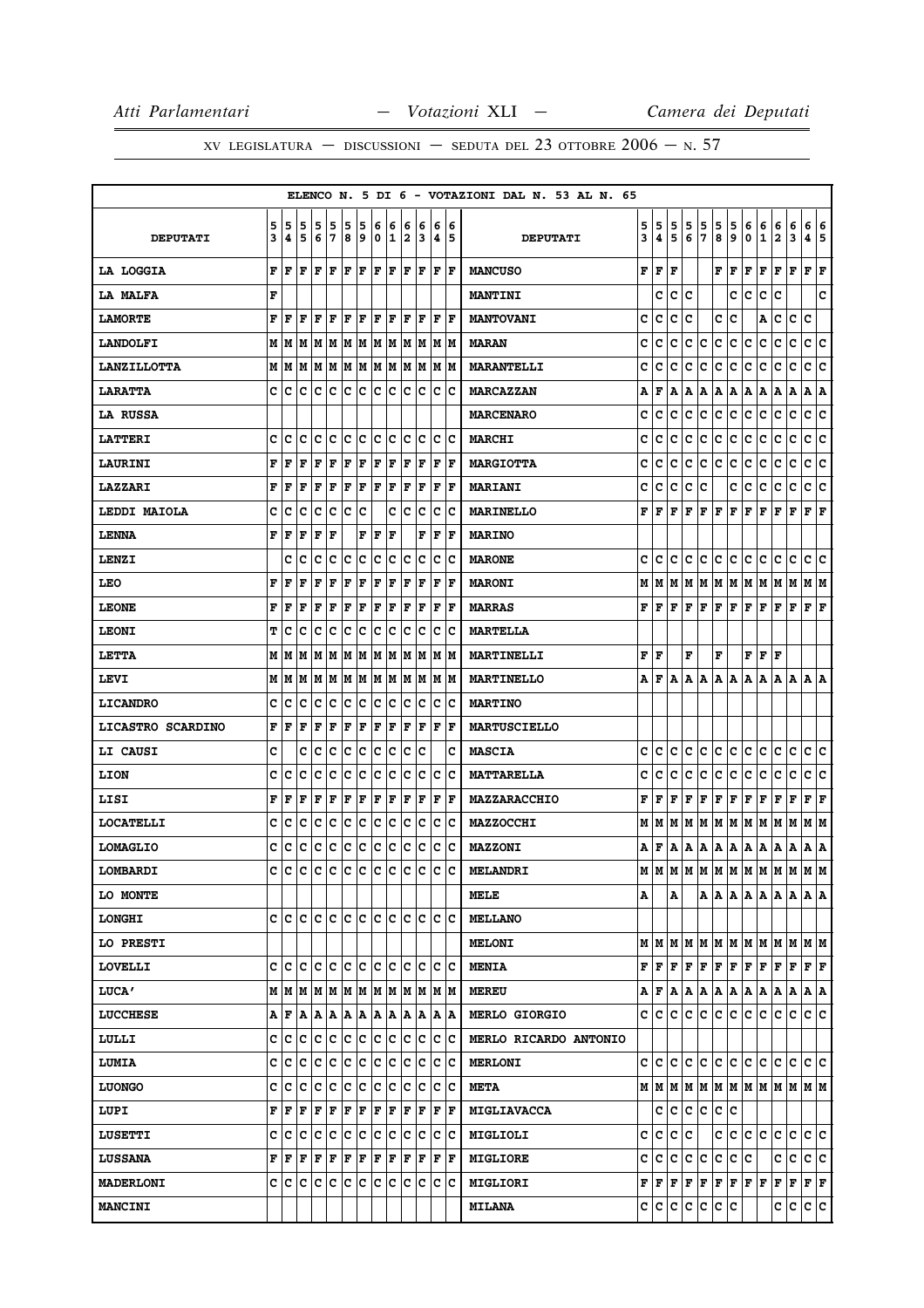|                         |        |           |        |                            |        |        |        |                  |        |        |        |             |          | ELENCO N. 5 DI 6 - VOTAZIONI DAL N. 53 AL N. 65 |        |         |        |        |                                                                                                             |                      |        |                      |                               |                                                                                                                                      |                                                                                                                                                                                                                                                                                                                                                                                              |                        |             |
|-------------------------|--------|-----------|--------|----------------------------|--------|--------|--------|------------------|--------|--------|--------|-------------|----------|-------------------------------------------------|--------|---------|--------|--------|-------------------------------------------------------------------------------------------------------------|----------------------|--------|----------------------|-------------------------------|--------------------------------------------------------------------------------------------------------------------------------------|----------------------------------------------------------------------------------------------------------------------------------------------------------------------------------------------------------------------------------------------------------------------------------------------------------------------------------------------------------------------------------------------|------------------------|-------------|
| <b>DEPUTATI</b>         | 5<br>3 | 5<br>4    | 5<br>5 | 5<br>6                     | 5<br>7 | 5<br>8 | 5<br>9 | 6<br>$\mathbf 0$ | 6<br>1 | 6<br>2 | 6<br>3 | 6<br>4      | 16<br>15 | <b>DEPUTATI</b>                                 | 5<br>3 | 5<br>4  | 5<br>5 | 5<br>6 | 5<br>7                                                                                                      | 5<br>8               | 5<br>9 | 6<br>0               | 6<br>$\mathbf{1}$             | 6<br>2                                                                                                                               | 6<br>3                                                                                                                                                                                                                                                                                                                                                                                       | 6<br>4                 | 6<br>5      |
| <b>MILANATO</b>         | F      | l F       | l F    | F                          | l F    | F      | l F    | F                | F      | lF.    | F      | F           | F        | ORLANDO ANDREA                                  | c      | c       | c      | c      | c                                                                                                           | c                    | lc.    | c                    | c                             | c                                                                                                                                    | c                                                                                                                                                                                                                                                                                                                                                                                            | c                      | ١c          |
| <b>MINARDO</b>          |        |           |        |                            |        |        |        |                  |        |        |        |             |          | ORLANDO LEOLUCA                                 | c      | c       | c      | c      | с                                                                                                           | с                    | Iс     | с                    | с                             | с                                                                                                                                    | c                                                                                                                                                                                                                                                                                                                                                                                            | c                      | c           |
| <b>MINASSO</b>          | F      | F         | F      | F                          | F      | F      | F      | ΙF               | F      | ΙF     | F      | F           | lF.      | <b>OSSORIO</b>                                  |        |         | c      | c      | c                                                                                                           | c                    | Ιc     | c                    | c                             | с                                                                                                                                    | c                                                                                                                                                                                                                                                                                                                                                                                            | c                      | c           |
| <b>MINNITI</b>          |        | M   M     | M      | MM                         |        |        | M M    |                  | M M    |        | M M    |             | M M      | <b>OTTONE</b>                                   | c      | Iс      | c      | c      | с                                                                                                           | с                    | c      | с                    | с                             | с                                                                                                                                    | c                                                                                                                                                                                                                                                                                                                                                                                            | c                      | ١c          |
| <b>MISIANI</b>          | c      | c         | c      | c                          | c      | c      | с      | c                | с      | c      | Ιc     | c           | Iс       | PAGLIARINI                                      | c      | c       | c      | с      | c                                                                                                           | с                    | Iс     | c                    | c                             | c                                                                                                                                    | c                                                                                                                                                                                                                                                                                                                                                                                            | с                      | c           |
| <b>MISITI</b>           | c      | c         | c      | c                          | с      | c      | c      | c                | c      | c      | c      | с           | Ιc       | <b>PALMIERI</b>                                 | F      | l F     | F      | F      | F                                                                                                           | F                    | F      | F                    | F                             | F                                                                                                                                    | $\mathbf F$                                                                                                                                                                                                                                                                                                                                                                                  | F                      | F           |
| <b>MISTRELLO DESTRO</b> | F      | F         | F      | F                          |        | F      | F      | l F              | F      |        | F      | F           | l F      | <b>PALOMBA</b>                                  | c      | c       | c      | c      | с                                                                                                           | с                    | c      | c                    | c                             | c                                                                                                                                    | c                                                                                                                                                                                                                                                                                                                                                                                            | с                      | c           |
| <b>MISURACA</b>         | F      | F         | F      | F                          | F      | ΙF     | F      | l F              | F      | l F    | F      | F           | l F      | <b>PALUMBO</b>                                  | F      | l F     | F      | F      | F                                                                                                           | F                    | F      | F                    | F                             | F                                                                                                                                    | $\mathbf F$                                                                                                                                                                                                                                                                                                                                                                                  | F                      | F           |
| <b>MOFFA</b>            | F      | F         | F      | F                          | F      | F      | F      | F                | F      | F      | F      | F           | l F      | <b>PANIZ</b>                                    | F      | l F     | F      | F      | F                                                                                                           | F                    | F      | F                    | F                             | F                                                                                                                                    | F                                                                                                                                                                                                                                                                                                                                                                                            | F                      | F           |
| <b>MONACO</b>           | c      | c         | c      | c                          | c      | c      | c      | c                | c      | lc.    | Ιc     | c           | Ιc       | PAOLETTI TANGHERONI                             | F      |         | F      | l F    | F                                                                                                           | F                    | F      | F                    | F                             | F                                                                                                                                    | F                                                                                                                                                                                                                                                                                                                                                                                            | F                      | F           |
| <b>MONDELLO</b>         |        | F         | F      | F                          | F      | F      | F      |                  |        |        | F      | F           | F        | <b>PAPINI</b>                                   | c      | IС      | c      | C      | с                                                                                                           | с                    | IС     | с                    | с                             | с                                                                                                                                    | c                                                                                                                                                                                                                                                                                                                                                                                            | c                      | c           |
| <b>MONTANI</b>          | F      | F         | F      | F                          | F      | F      | F      | F                | F      | F      | F      | F           | l F      | <b>PARISI</b>                                   | м      | IМ      | M      | lМ     | M                                                                                                           | M  M                 |        | M                    | M                             | M                                                                                                                                    | M                                                                                                                                                                                                                                                                                                                                                                                            | M                      | lМ          |
| <b>MORMINO</b>          | F      | l F       | l F    | F                          | F      | F      | F      | F                | F      | F      | F      | F           | l F      | <b>PAROLI</b>                                   | F      | F       | F      | F      | F                                                                                                           | $ {\bf F}  {\bf F} $ |        | F F                  |                               | F                                                                                                                                    | F                                                                                                                                                                                                                                                                                                                                                                                            | F                      | F           |
| <b>MORONI</b>           | F      |           |        |                            |        |        |        | F                | F      | l F    | F      | $\mathbf F$ | F        | <b>PATARINO</b>                                 | F      | l F     | F      | l F    | F                                                                                                           | F                    | F      |                      |                               |                                                                                                                                      | F                                                                                                                                                                                                                                                                                                                                                                                            | F                      | $\mathbf F$ |
| <b>MORRI</b>            | c      | c         | с      | c                          | Ιc     | c      | ١c     | c                |        | c      | Iс     | c           | ١c       | PECORARO SCANIO                                 | м      | IМ      |        |        |                                                                                                             |                      |        |                      | M   M   M   M   M   M   M   M |                                                                                                                                      | M                                                                                                                                                                                                                                                                                                                                                                                            | MM                     |             |
| <b>MORRONE</b>          | c      | C         |        | с                          | c      | Ιc     |        | c                | c      | с      | Iс     | c           | Ιc       | <b>PECORELLA</b>                                | F      | l F     | F      | F      | F                                                                                                           | $ {\bf F}  {\bf F} $ |        | $ {\bf F}  {\bf F} $ |                               | F                                                                                                                                    | F                                                                                                                                                                                                                                                                                                                                                                                            | ${\bf F} \mid {\bf F}$ |             |
| <b>MOSELLA</b>          | c      | c         | c      | с                          | c      | с      | c      | c                | c      | c      | Ιc     | $\mathbf C$ | Ιc       | <b>PEDICA</b>                                   |        | c       | c      | c      | с                                                                                                           | c                    | lc.    | с                    | c                             | c                                                                                                                                    |                                                                                                                                                                                                                                                                                                                                                                                              | c                      | c           |
| МОТТА                   | c      | c         | c      | c                          | c      | c      | c      | c                | c      | c      | Iс     | c           | Ιc       | <b>PEDRINI</b>                                  | c      |         | c      | c      | с                                                                                                           | c                    |        |                      |                               |                                                                                                                                      |                                                                                                                                                                                                                                                                                                                                                                                              |                        |             |
| <b>MUNGO</b>            | c      | c         | c      | c                          | c      | c      | c      | c                | c      | c      | Ιc     | c           | Iс       | PEDRIZZI                                        | F      | l F     | F      | F      | F                                                                                                           | F                    | F      | F                    | l F                           | F                                                                                                                                    | F                                                                                                                                                                                                                                                                                                                                                                                            | F                      | F           |
| <b>MURA</b>             | c      |           | c      | c                          | c      | c      | C      |                  | c      | c      |        | c           | c        | PEDULLI                                         | c      | с       | с      | с      | с                                                                                                           | с                    | c      | с                    | с                             | с                                                                                                                                    | c                                                                                                                                                                                                                                                                                                                                                                                            |                        | c           |
| <b>MURGIA</b>           | F      | F         | l F    | F                          | F      | F      | F      | F                | F      | F      | F      | F           | F        | <b>PEGOLO</b>                                   | c      |         | c      | c      | c                                                                                                           | с                    | c      | с                    | c                             | c                                                                                                                                    | C                                                                                                                                                                                                                                                                                                                                                                                            |                        | c           |
| MUSI                    | c      | c         | c      | с                          | c      | c      | c      | c                | Ιc     | c      | Iс     | c           | ΙC       | <b>PELINO</b>                                   | F      | F       | F      | F      | F                                                                                                           | F                    | F      | F                    | F                             | F                                                                                                                                    | F                                                                                                                                                                                                                                                                                                                                                                                            | F                      | F           |
| MUSSI                   |        | MM        | lм     | M M                        |        |        | M M    | M M              |        |        | M M    | M M         |          | <b>PELLEGRINO</b>                               | c      | lc.     | Iс     |        | с                                                                                                           | c                    | lc.    | c                    | lc.                           | c                                                                                                                                    | c                                                                                                                                                                                                                                                                                                                                                                                            | c c                    |             |
| <b>NACCARATO</b>        | c      | ١c        | c      | Iс                         | c      | Ιc     | c      | Ιc               | Iс     | lc.    | lc.    | c           | ΙC       | PEPE ANTONIO                                    |        |         |        |        |                                                                                                             |                      |        |                      |                               |                                                                                                                                      |                                                                                                                                                                                                                                                                                                                                                                                              |                        |             |
| NAN                     |        |           |        |                            |        |        |        |                  |        |        |        |             |          | <b>PEPE MARIO</b>                               |        |         |        |        | F F F F F                                                                                                   |                      |        |                      |                               |                                                                                                                                      |                                                                                                                                                                                                                                                                                                                                                                                              |                        |             |
| <b>NANNICINI</b>        | c      | lc.       |        | le le le le le le le le le |        |        |        |                  |        |        |        | lc.         | lc.      | <b>PERETTI</b>                                  | A      | F       | ۱A.    | ۱A.    | ۱A.                                                                                                         | A                    | A      | A                    | ۱A.                           | ۱A.                                                                                                                                  | A                                                                                                                                                                                                                                                                                                                                                                                            | lA.                    | ١A          |
| <b>NAPOLETANO</b>       | с      | Ιc        | lc     | c                          | c      | c      | c      | c                | c      | c      | c      | c           | Ιc       | <b>PERINA</b>                                   |        |         |        |        | ${\bf F}\, \,{\bf F}\, \,{\bf F}\, \,{\bf F}\, \,{\bf F}\, \,{\bf F}\, \,{\bf F}\, \,{\bf F}\, \,{\bf F}\,$ |                      |        |                      |                               | lF.                                                                                                                                  | F                                                                                                                                                                                                                                                                                                                                                                                            | $ {\bf F}  {\bf F} $   |             |
| <b>NAPOLI ANGELA</b>    |        | FF        | l F    | lF.                        | F      | F      | F      | F                | F      | ١F     | ١F     | F           | F        | <b>PERTOLDI</b>                                 |        | c c c c |        |        |                                                                                                             |                      | c c    | ∣c∶                  | lc.                           | с                                                                                                                                    | c                                                                                                                                                                                                                                                                                                                                                                                            | c c                    |             |
| <b>NAPOLI OSVALDO</b>   | F      | F         | l F    | F                          | F      | F      | F      | F                | F      | F      | F      | F           | ١F       | <b>PERUGIA</b>                                  |        | c c     | lC.    | IC.    | С                                                                                                           | c                    | lc.    | lc.                  | lc.                           | c                                                                                                                                    | с                                                                                                                                                                                                                                                                                                                                                                                            | c c                    |             |
| <b>NARDI</b>            |        | FF        | F      | l F                        | F      | F      | ΙF     | F                | F      | F      | F      | F           | ١F       | <b>PESCANTE</b>                                 |        |         |        |        |                                                                                                             |                      |        |                      |                               | ${\bf F}\, \,{\bf F}\, \,{\bf F}\, \,{\bf F}\, \,{\bf F}\, \,{\bf F}\, \,{\bf F}\, \,{\bf F}\, \,{\bf F}\, \,{\bf F}\, \,{\bf F}\, $ |                                                                                                                                                                                                                                                                                                                                                                                              | F F                    |             |
| <b>NARDUCCI</b>         |        | c Ic      | ١c     | lc.                        | lc.    | lc.    | IC.    | lc.              | lc.    | lc.    | ١c     | Iс          | ΙC       | <b>PETTINARI</b>                                |        | c Ic    |        | c c    | c c c c c                                                                                                   |                      |        |                      |                               | lc.                                                                                                                                  | С                                                                                                                                                                                                                                                                                                                                                                                            | lc Ic                  |             |
| <b>NERI</b>             |        |           |        |                            |        |        |        |                  |        |        |        |             |          | <b>PEZZELLA</b>                                 |        |         |        |        |                                                                                                             |                      |        |                      |                               |                                                                                                                                      |                                                                                                                                                                                                                                                                                                                                                                                              |                        |             |
| <b>NESPOLI</b>          | F      | l F       | l F    | F                          | F      | F      | ١F     | F  F             |        | lF.    | ١F     | F  F        |          | PIAZZA ANGELO                                   |        | C F     | IC.    | IC.    | lC.                                                                                                         | c c c c              |        |                      |                               | с                                                                                                                                    | с                                                                                                                                                                                                                                                                                                                                                                                            | c c                    |             |
| <b>NICCHI</b>           |        | c c       |        | ∣c                         |        |        | c c    |                  | C      |        | c c    |             |          | PIAZZA CAMILLO                                  |        |         |        |        | c c c c c c c c c c                                                                                         |                      |        |                      |                               | lc.                                                                                                                                  | lc.                                                                                                                                                                                                                                                                                                                                                                                          | c c                    |             |
| <b>NICCO</b>            |        | c Ic      | Ιc     | c c                        |        |        | c c c  |                  | Iс     | lc.    | lc     | lc.         | ΙC       | <b>PICANO</b>                                   |        |         |        |        | c c c c c c c c c c                                                                                         |                      |        |                      |                               | с                                                                                                                                    | lc.                                                                                                                                                                                                                                                                                                                                                                                          | c c                    |             |
| <b>NUCARA</b>           | F      |           |        |                            |        |        |        |                  |        |        |        |             |          | <b>PICCHI</b>                                   |        |         |        |        |                                                                                                             |                      |        |                      |                               |                                                                                                                                      |                                                                                                                                                                                                                                                                                                                                                                                              |                        |             |
| <b>OLIVA</b>            |        |           |        |                            |        |        |        |                  |        |        |        |             |          | PIGNATARO FERDINANDO.                           |        |         |        |        |                                                                                                             |                      |        |                      |                               |                                                                                                                                      |                                                                                                                                                                                                                                                                                                                                                                                              |                        |             |
| <b>OLIVERIO</b>         |        | c Ic      | lc.    | c c                        |        |        | c c    | c c              |        |        | c c    |             | C  A     | PIGNATARO ROCCO                                 |        |         |        |        |                                                                                                             |                      |        |                      |                               |                                                                                                                                      |                                                                                                                                                                                                                                                                                                                                                                                              |                        |             |
| <b>OLIVIERI</b>         |        | C C C C C |        |                            |        |        | c c    | c c              |        | IC.    | Ιc     |             | c c      | PILI                                            |        |         |        |        |                                                                                                             |                      |        |                      |                               |                                                                                                                                      | ${\bf F}\, \,{\bf F}\, \,{\bf F}\, \,{\bf F}\, \,{\bf F}\, \,{\bf F}\, \,{\bf F}\, \,{\bf F}\, \,{\bf F}\, \,{\bf F}\, \,{\bf F}\, \,{\bf F}\, \,{\bf F}\, \,{\bf F}\, \,{\bf F}\, \,{\bf F}\, \,{\bf F}\, \,{\bf F}\, \,{\bf F}\, \,{\bf F}\, \,{\bf F}\, \,{\bf F}\, \,{\bf F}\, \,{\bf F}\, \,{\bf F}\, \,{\bf F}\, \,{\bf F}\, \,{\bf F}\, \,{\bf F}\, \,{\bf F}\, \,{\bf F}\, \,{\bf F$ |                        |             |
| <b>OPPI</b>             |        |           |        |                            |        |        |        |                  |        |        |        |             |          | <b>PINI</b>                                     |        |         |        |        |                                                                                                             |                      |        |                      |                               |                                                                                                                                      |                                                                                                                                                                                                                                                                                                                                                                                              |                        |             |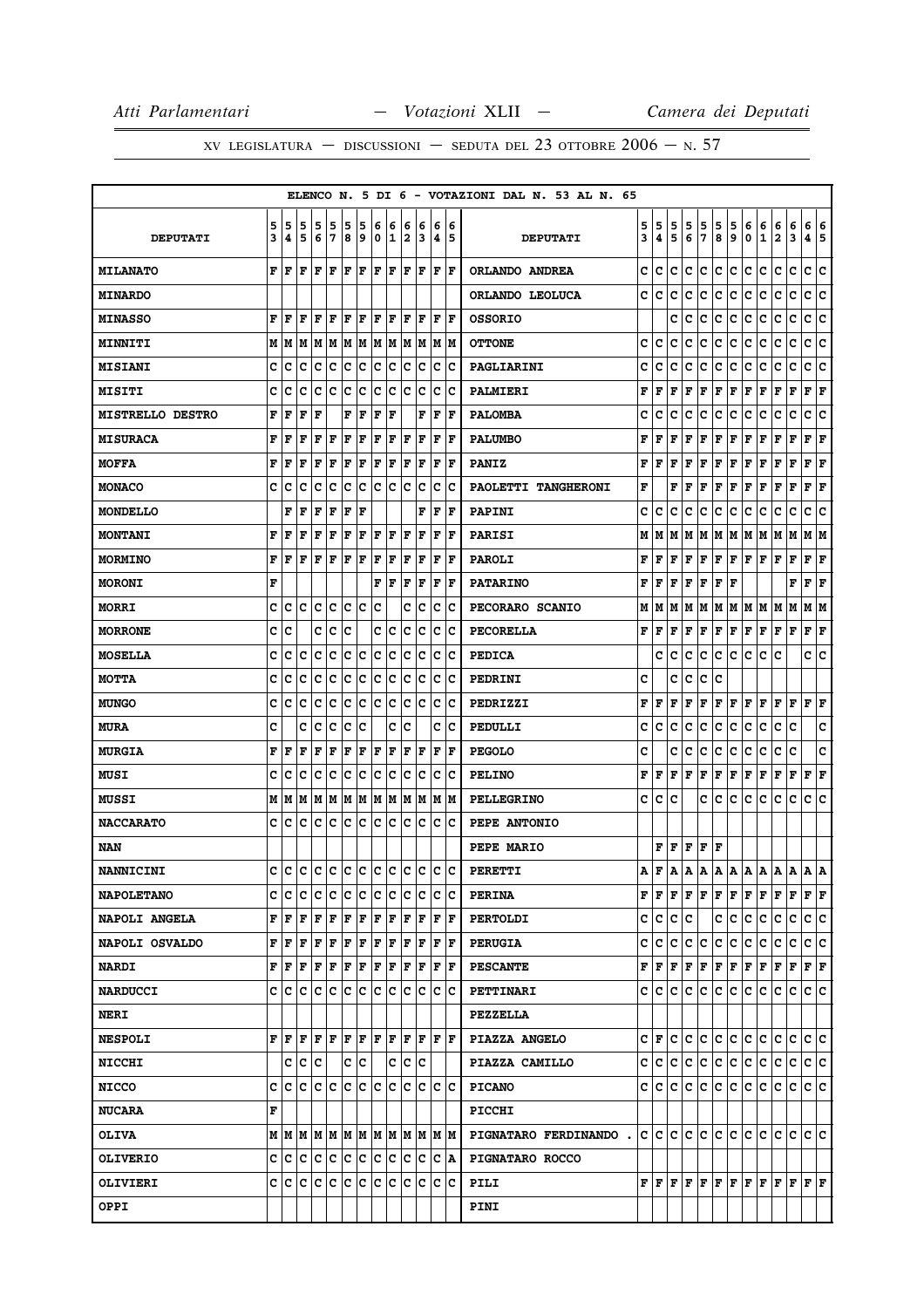|                      |        |        |                                                                                                                                                                                                                                                                                                                                                                                                                                                                                            |            |             |        |                 |                  |        |        |        |                                           |         | ELENCO N. 5 DI 6 - VOTAZIONI DAL N. 53 AL N. 65 |        |            |        |        |                   |                      |                                                                                                                                                                                                                                                                                                                                                                                                                                                                                            |        |                         |                                                                                                                                                                                                               |             |                        |     |
|----------------------|--------|--------|--------------------------------------------------------------------------------------------------------------------------------------------------------------------------------------------------------------------------------------------------------------------------------------------------------------------------------------------------------------------------------------------------------------------------------------------------------------------------------------------|------------|-------------|--------|-----------------|------------------|--------|--------|--------|-------------------------------------------|---------|-------------------------------------------------|--------|------------|--------|--------|-------------------|----------------------|--------------------------------------------------------------------------------------------------------------------------------------------------------------------------------------------------------------------------------------------------------------------------------------------------------------------------------------------------------------------------------------------------------------------------------------------------------------------------------------------|--------|-------------------------|---------------------------------------------------------------------------------------------------------------------------------------------------------------------------------------------------------------|-------------|------------------------|-----|
| <b>DEPUTATI</b>      | 5<br>3 | 5<br>4 | 5<br>5                                                                                                                                                                                                                                                                                                                                                                                                                                                                                     | 5<br>6     | 5<br>7      | 5<br>8 | 5<br>9          | 6<br>$\mathbf 0$ | 6<br>1 | 6<br>2 | 6<br>3 | 6<br>4                                    | 6<br>15 | <b>DEPUTATI</b>                                 | 5<br>3 | 5<br>4     | 5<br>5 | 5<br>6 | 5<br>7            | 5<br>8               | 5<br>9                                                                                                                                                                                                                                                                                                                                                                                                                                                                                     | 6<br>0 | 6<br>$\mathbf 1$        | 6<br>$\overline{\mathbf{2}}$                                                                                                                                                                                  | 6<br>3      | 6<br>4 5               | 6   |
| <b>PINOTTI</b>       |        |        | C                                                                                                                                                                                                                                                                                                                                                                                                                                                                                          | c          | lc.         | lc.    | lc.             | lc.              | c      | c      | c      |                                           | lc lc   | <b>RONCONI</b>                                  | А      | lF.        |        |        | A   A   A   A   A |                      |                                                                                                                                                                                                                                                                                                                                                                                                                                                                                            | A   A  |                         | A                                                                                                                                                                                                             | A           | A                      | F   |
| <b>PIRO</b>          | C      | Iс     | lc                                                                                                                                                                                                                                                                                                                                                                                                                                                                                         | c          | c           | Ιc     | c               | c                | c      | c      | c      | c                                         | lc      | <b>ROSITANI</b>                                 | F      | F          | F      | F      | F                 | $\mathbf F$          | F                                                                                                                                                                                                                                                                                                                                                                                                                                                                                          | F      | F                       | F                                                                                                                                                                                                             | $\mathbf F$ | F F                    |     |
| <b>PISACANE</b>      | C      |        | c                                                                                                                                                                                                                                                                                                                                                                                                                                                                                          | Iс         | c           |        | c               | Ιc               | Ιc     | lc.    | Iс     | c                                         |         | ROSSI LUCIANO                                   | F      | l F        | F      |        | F                 | F                    | F                                                                                                                                                                                                                                                                                                                                                                                                                                                                                          | F      | F                       | F                                                                                                                                                                                                             | F           | F                      | ΙF  |
| <b>PISCITELLO</b>    |        | c c    |                                                                                                                                                                                                                                                                                                                                                                                                                                                                                            | c          | lc.         | lc.    | c               | lc.              | c      | c      | c      |                                           | c c     | ROSSI NICOLA                                    | c      | c          | C      | lc.    | c                 | C A                  |                                                                                                                                                                                                                                                                                                                                                                                                                                                                                            | c      | c                       | с                                                                                                                                                                                                             | c           | c                      | lc. |
| <b>PISICCHIO</b>     |        | c      | c                                                                                                                                                                                                                                                                                                                                                                                                                                                                                          | c          | c           | c      | c               | c                | c      | c      | Ιc     | c                                         | Ιc      | ROSSI GASPARRINI                                | c      |            |        |        |                   |                      |                                                                                                                                                                                                                                                                                                                                                                                                                                                                                            |        |                         |                                                                                                                                                                                                               |             |                        |     |
| <b>PIZZOLANTE</b>    | F      |        | F                                                                                                                                                                                                                                                                                                                                                                                                                                                                                          | F          | F           | F      | F               | F                | F      | F      | F      | $\mathbf F$                               | ١F      | <b>ROSSO</b>                                    | F      | lF.        | lF.    | lF.    | F                 | F F                  |                                                                                                                                                                                                                                                                                                                                                                                                                                                                                            | F F    |                         | F                                                                                                                                                                                                             | F           | $\bf{F}$ $\bf{F}$      |     |
| <b>POLETTI</b>       | c      | c      | C                                                                                                                                                                                                                                                                                                                                                                                                                                                                                          | c          | C           | c      | c               | C                | c      | c      | c      | C                                         | c       | <b>ROTONDO</b>                                  | c      | c          | c      | c      | c                 | c                    | c                                                                                                                                                                                                                                                                                                                                                                                                                                                                                          | c      | c                       | c                                                                                                                                                                                                             | c           | c                      | c   |
| <b>POLLASTRINI</b>   |        | M M    | lМ                                                                                                                                                                                                                                                                                                                                                                                                                                                                                         | M          | M           | M      | M               | M                | M      | lм     | M      |                                           | M M     | <b>RUGGERI</b>                                  | c      | c          | c      | c      | c                 | $\mathbf c$          | c                                                                                                                                                                                                                                                                                                                                                                                                                                                                                          | c      | c                       | c                                                                                                                                                                                                             | c           | c                      | c   |
| <b>PONZO</b>         | F      | l F    | ΙF                                                                                                                                                                                                                                                                                                                                                                                                                                                                                         | F          | F           | F      | F               | F                | F      | lF.    | F      | l F                                       | lF.     | <b>RUGGHIA</b>                                  | c      | c          | с      | Iс     | c                 | c.                   | c                                                                                                                                                                                                                                                                                                                                                                                                                                                                                          | c      | c                       | c                                                                                                                                                                                                             | c           | c                      | ∣c  |
| <b>PORCU</b>         |        |        |                                                                                                                                                                                                                                                                                                                                                                                                                                                                                            |            |             |        |                 |                  |        |        |        |                                           |         | <b>RUSCONI</b>                                  | c      | c          | c      | c      | lc.               | c                    | c                                                                                                                                                                                                                                                                                                                                                                                                                                                                                          | c      | c                       | c                                                                                                                                                                                                             | c           | c                      | c   |
| <b>PORETTI</b>       |        | CF     | c                                                                                                                                                                                                                                                                                                                                                                                                                                                                                          | c c        |             |        | $ c c $ a $ c $ |                  |        | lc.    | Iс     | lc.                                       |         | <b>RUSSO FRANCO</b>                             | c      | lc.        | c      | c      | c                 | c                    | c                                                                                                                                                                                                                                                                                                                                                                                                                                                                                          | c      | c                       | с                                                                                                                                                                                                             | C           | c                      | ١c  |
| <b>PORFIDIA</b>      | C      | c      | c                                                                                                                                                                                                                                                                                                                                                                                                                                                                                          | c          | c           | Ιc     | c               | c                | c      | с      | Ιc     | с                                         | Ιc      | RUSSO PAOLO                                     |        |            |        |        |                   |                      |                                                                                                                                                                                                                                                                                                                                                                                                                                                                                            |        |                         |                                                                                                                                                                                                               |             |                        |     |
| <b>POTTINO</b>       |        |        |                                                                                                                                                                                                                                                                                                                                                                                                                                                                                            |            |             |        |                 |                  |        |        |        |                                           |         | <b>RUTA</b>                                     |        |            |        |        |                   |                      |                                                                                                                                                                                                                                                                                                                                                                                                                                                                                            |        |                         |                                                                                                                                                                                                               |             |                        |     |
| <b>PRESTIGIACOMO</b> | F      | F      | F                                                                                                                                                                                                                                                                                                                                                                                                                                                                                          | F          | l F         | l F    | l F             | F                | F      | F      | F      | l F                                       | lF.     | <b>RUTELLI</b>                                  |        |            |        |        |                   |                      |                                                                                                                                                                                                                                                                                                                                                                                                                                                                                            |        |                         |                                                                                                                                                                                                               |             |                        |     |
| <b>PREVITI</b>       |        |        |                                                                                                                                                                                                                                                                                                                                                                                                                                                                                            |            |             |        |                 |                  |        |        |        |                                           |         | <b>RUVOLO</b>                                   | А      | lF.        |        |        |                   |                      | A  A  A  A  A  A  A                                                                                                                                                                                                                                                                                                                                                                                                                                                                        |        |                         | A                                                                                                                                                                                                             | A           | A   A                  |     |
| <b>PRODI</b>         |        | MM     | lм                                                                                                                                                                                                                                                                                                                                                                                                                                                                                         | M          | lм          |        | M M             |                  | M M    |        | M M    |                                           | M M     | <b>SAGLIA</b>                                   | F      | ١F         |        | F F F  |                   | F F                  |                                                                                                                                                                                                                                                                                                                                                                                                                                                                                            | F F    |                         | F                                                                                                                                                                                                             | l F         | F F                    |     |
| PROIETTI COSIMI      | F      | F      | F                                                                                                                                                                                                                                                                                                                                                                                                                                                                                          | F          | $\mathbf F$ | F      | $\mathbf F$     | F                | F      | l F    | F      | F                                         | lF.     | <b>SALERNO</b>                                  |        |            |        |        |                   |                      |                                                                                                                                                                                                                                                                                                                                                                                                                                                                                            |        |                         |                                                                                                                                                                                                               |             |                        |     |
| <b>PROVERA</b>       | c      | c      | c                                                                                                                                                                                                                                                                                                                                                                                                                                                                                          | Iс         | c           | c      | c               | c                | c      | lc.    | Iс     | c                                         | Ιc      | <b>SAMPERI</b>                                  |        | c ic ic    |        | lc.    | lc.               | c c                  |                                                                                                                                                                                                                                                                                                                                                                                                                                                                                            | c c    |                         | c.                                                                                                                                                                                                            | lc.         | c c                    |     |
| <b>QUARTIANI</b>     | c      | c      | c                                                                                                                                                                                                                                                                                                                                                                                                                                                                                          | c          | c           | c      | c               | c                | c      | c      | c      | c                                         | Iс      | <b>SANGA</b>                                    |        | c          |        |        | c                 |                      | с                                                                                                                                                                                                                                                                                                                                                                                                                                                                                          | c      |                         | c                                                                                                                                                                                                             |             | c                      | c   |
| <b>RAISI</b>         | F      |        | F                                                                                                                                                                                                                                                                                                                                                                                                                                                                                          |            | F           |        | F               |                  | F      | F      | F      | F                                         | F       | <b>SANNA</b>                                    | c      | c          | c      | lc.    | c.                | c.                   | lc.                                                                                                                                                                                                                                                                                                                                                                                                                                                                                        | c      | c                       | c                                                                                                                                                                                                             | c           | c                      | c   |
| <b>RAITI</b>         | C      | C      | C                                                                                                                                                                                                                                                                                                                                                                                                                                                                                          | c          | C           | lc.    | c               | lc               | lc     | C      | lc     | lc.                                       | lc      | <b>SANTAGATA</b>                                | М      | M          | M      |        | M   M   M   M     |                      |                                                                                                                                                                                                                                                                                                                                                                                                                                                                                            | MM     |                         | M                                                                                                                                                                                                             | lм          | МM                     |     |
| <b>RAMPELLI</b>      |        |        |                                                                                                                                                                                                                                                                                                                                                                                                                                                                                            |            |             |        |                 |                  |        |        |        |                                           |         | <b>SANTELLI</b>                                 | F      | F          | F      | F      |                   | F                    | F                                                                                                                                                                                                                                                                                                                                                                                                                                                                                          | F      | F                       | F                                                                                                                                                                                                             | F           | F                      | F   |
| <b>RAMPI</b>         | c      | ١c     | Iс                                                                                                                                                                                                                                                                                                                                                                                                                                                                                         | Iс         | Iс          | lc.    | lc.             | lc.              | Iс     | lc.    | Ιc     | lc.                                       | ΙC      | <b>SANZA</b>                                    | F      | l F        | l F    | F      | F                 | $ {\bf F}  {\bf F} $ |                                                                                                                                                                                                                                                                                                                                                                                                                                                                                            | F      | F                       | F                                                                                                                                                                                                             | F           | ${\bf F} \mid {\bf F}$ |     |
| <b>RANIERI</b>       |        | MM     |                                                                                                                                                                                                                                                                                                                                                                                                                                                                                            | MMMMMMMMMM |             |        |                 |                  |        |        |        | MMM                                       |         | <b>SASSO</b>                                    | c      |            | c      | c      | lc.               | c                    | c                                                                                                                                                                                                                                                                                                                                                                                                                                                                                          | c      | c                       | c                                                                                                                                                                                                             | c           | c                      | c   |
| <b>RAO</b>           |        |        |                                                                                                                                                                                                                                                                                                                                                                                                                                                                                            |            |             |        |                 |                  |        |        |        |                                           |         | <b>SATTA</b>                                    | c      | IC.        | lc.    | c      | lc.               | c.                   | c                                                                                                                                                                                                                                                                                                                                                                                                                                                                                          | c      | lc.                     | c                                                                                                                                                                                                             | c           | c                      | c   |
| <b>RAVETTO</b>       |        |        |                                                                                                                                                                                                                                                                                                                                                                                                                                                                                            |            |             |        |                 |                  |        |        |        | F F                                       |         | <b>SCAJOLA</b>                                  |        | MM         |        |        |                   |                      | M  M  M  M  M  M  M                                                                                                                                                                                                                                                                                                                                                                                                                                                                        |        |                         | M                                                                                                                                                                                                             | lм          | M                      | lм  |
| <b>RAZZI</b>         | с      | ∣c     | ∣c                                                                                                                                                                                                                                                                                                                                                                                                                                                                                         |            |             |        | c c c c         | c c              |        | c c    |        | c                                         | Ιc      | <b>SCALIA</b>                                   |        |            |        |        |                   |                      |                                                                                                                                                                                                                                                                                                                                                                                                                                                                                            |        |                         |                                                                                                                                                                                                               |             |                        |     |
| <b>REALACCI</b>      |        |        | c c c c c c c c c                                                                                                                                                                                                                                                                                                                                                                                                                                                                          |            |             |        |                 |                  |        |        |        | C                                         |         | <b>SCHIETROMA</b>                               |        | C F        | lc.    |        |                   |                      | c c c c c c                                                                                                                                                                                                                                                                                                                                                                                                                                                                                |        |                         | lc.                                                                                                                                                                                                           | lc.         | c c                    |     |
| <b>REINA</b>         |        |        |                                                                                                                                                                                                                                                                                                                                                                                                                                                                                            |            |             |        |                 |                  |        |        |        |                                           |         | <b>SCHIRRU</b>                                  |        | c c        |        | c c    | lc.               |                      | c c c c                                                                                                                                                                                                                                                                                                                                                                                                                                                                                    |        |                         | lc.                                                                                                                                                                                                           | lc.         | lc lc                  |     |
| <b>RICCI ANDREA</b>  |        |        | c c c c c c c c c c c c c                                                                                                                                                                                                                                                                                                                                                                                                                                                                  |            |             |        |                 |                  |        |        |        | c c                                       |         | <b>SCOTTO</b>                                   |        |            |        |        |                   |                      | c c c c c c c c c c                                                                                                                                                                                                                                                                                                                                                                                                                                                                        |        |                         |                                                                                                                                                                                                               |             |                        |     |
| <b>RICCI MARIO</b>   |        |        | c ic ic                                                                                                                                                                                                                                                                                                                                                                                                                                                                                    | lc.        | c c         |        | Iс              | lc.              | Iс     | IC.    | Iс     | Iс                                        | ١c      | <b>SERENI</b>                                   |        | c lc lc lc |        |        | lc.               | c c                  |                                                                                                                                                                                                                                                                                                                                                                                                                                                                                            | ∣c∙    | lc.                     | с                                                                                                                                                                                                             | c           | c c                    |     |
| <b>RICEVUTO</b>      |        |        |                                                                                                                                                                                                                                                                                                                                                                                                                                                                                            |            |             |        |                 |                  |        |        |        |                                           |         | <b>SERVODIO</b>                                 | c      |            |        |        |                   |                      |                                                                                                                                                                                                                                                                                                                                                                                                                                                                                            | c      | ١c                      | c                                                                                                                                                                                                             | c           | c c                    |     |
| <b>RIGONI</b>        |        |        | MMM                                                                                                                                                                                                                                                                                                                                                                                                                                                                                        |            |             |        |                 |                  |        |        |        | IM IM IM IM IM IM IM IM IM                |         | <b>SGOBIO</b>                                   |        | c c        | lc.    | lc.    | lc.               | c.                   | c                                                                                                                                                                                                                                                                                                                                                                                                                                                                                          | c.     | c                       | c                                                                                                                                                                                                             | c           | c c                    |     |
| <b>RIVOLTA</b>       | F      |        | F                                                                                                                                                                                                                                                                                                                                                                                                                                                                                          | F          | F           |        | F F             | F F              |        | F F    |        | F F                                       |         | SILIQUINI                                       |        |            |        |        |                   |                      |                                                                                                                                                                                                                                                                                                                                                                                                                                                                                            |        |                         | $\mathbf{F} \,   \, \mathbf{F} \,   \, \mathbf{F} \,   \, \mathbf{F} \,   \, \mathbf{F} \,   \, \mathbf{F} \,   \, \mathbf{F} \,   \, \mathbf{F} \,   \, \mathbf{F} \,   \, \mathbf{F} \,   \, \mathbf{F} \,$ |             | F F                    |     |
| <b>ROCCHI</b>        |        | c c    | lc.                                                                                                                                                                                                                                                                                                                                                                                                                                                                                        | lc.        | $ {\bf c} $ | c c    |                 | lc.              | ∣c     | lc.    | Ιc     | lc.                                       | ΙC      | <b>SIMEONI</b>                                  |        |            |        |        |                   |                      | $\mathbf{F} \left  \mathbf{F} \right. \left  \mathbf{F} \right. \left  \mathbf{F} \right. \left  \mathbf{F} \right. \left  \mathbf{F} \right. \left  \mathbf{F} \right. \left  \mathbf{F} \right. \left  \mathbf{F} \right. \left  \mathbf{F} \right. \left  \mathbf{F} \right. \left  \mathbf{F} \right. \left  \mathbf{F} \right. \left  \mathbf{F} \right. \left  \mathbf{F} \right. \left  \mathbf{F} \right. \left  \mathbf{F} \right. \left  \mathbf{F} \right. \left  \mathbf{F} \$ |        |                         | F                                                                                                                                                                                                             | F           | F F                    |     |
| <b>ROMAGNOLI</b>     |        |        |                                                                                                                                                                                                                                                                                                                                                                                                                                                                                            |            |             |        |                 |                  |        |        |        |                                           |         | <b>SINISCALCHI</b>                              |        |            |        |        |                   |                      | C C C C C C C C C                                                                                                                                                                                                                                                                                                                                                                                                                                                                          |        |                         | IC.                                                                                                                                                                                                           | С           | lc Ic                  |     |
| <b>ROMANI</b>        | F      |        |                                                                                                                                                                                                                                                                                                                                                                                                                                                                                            |            |             |        |                 |                  |        |        |        | ${\bf F}$ $\bf F$ $\bf F$ $\bf F$ $\bf F$ |         | <b>SIRCANA</b>                                  | c      |            |        |        |                   |                      |                                                                                                                                                                                                                                                                                                                                                                                                                                                                                            |        |                         |                                                                                                                                                                                                               |             |                        |     |
| <b>ROMANO</b>        |        |        |                                                                                                                                                                                                                                                                                                                                                                                                                                                                                            |            |             |        |                 |                  |        |        |        |                                           |         | <b>SMERIGLIO</b>                                |        | c c        |        |        |                   |                      | c  c  c  c  c  c  c                                                                                                                                                                                                                                                                                                                                                                                                                                                                        |        |                         | c c                                                                                                                                                                                                           |             | c c                    |     |
| <b>ROMELE</b>        |        |        | $\mathbf{F} \left  \mathbf{F} \right. \left  \mathbf{F} \right. \left  \mathbf{F} \right. \left  \mathbf{F} \right. \left  \mathbf{F} \right. \left  \mathbf{F} \right. \left  \mathbf{F} \right. \left  \mathbf{F} \right. \left  \mathbf{F} \right. \left  \mathbf{F} \right. \left  \mathbf{F} \right. \left  \mathbf{F} \right. \left  \mathbf{F} \right. \left  \mathbf{F} \right. \left  \mathbf{F} \right. \left  \mathbf{F} \right. \left  \mathbf{F} \right. \left  \mathbf{F} \$ |            |             |        |                 |                  |        | F F    |        | F F                                       |         | SOFFRITTI                                       |        |            |        |        |                   |                      |                                                                                                                                                                                                                                                                                                                                                                                                                                                                                            |        | c c c c c c c c c c c c |                                                                                                                                                                                                               |             | c c                    |     |
| <b>RONCHI</b>        |        | FF     | F F                                                                                                                                                                                                                                                                                                                                                                                                                                                                                        |            | F F         |        | F               | F                | F      | F      | F      | F                                         | F       | <b>SORO</b>                                     |        |            |        |        | c  c c  c c c     |                      |                                                                                                                                                                                                                                                                                                                                                                                                                                                                                            |        |                         |                                                                                                                                                                                                               |             |                        |     |